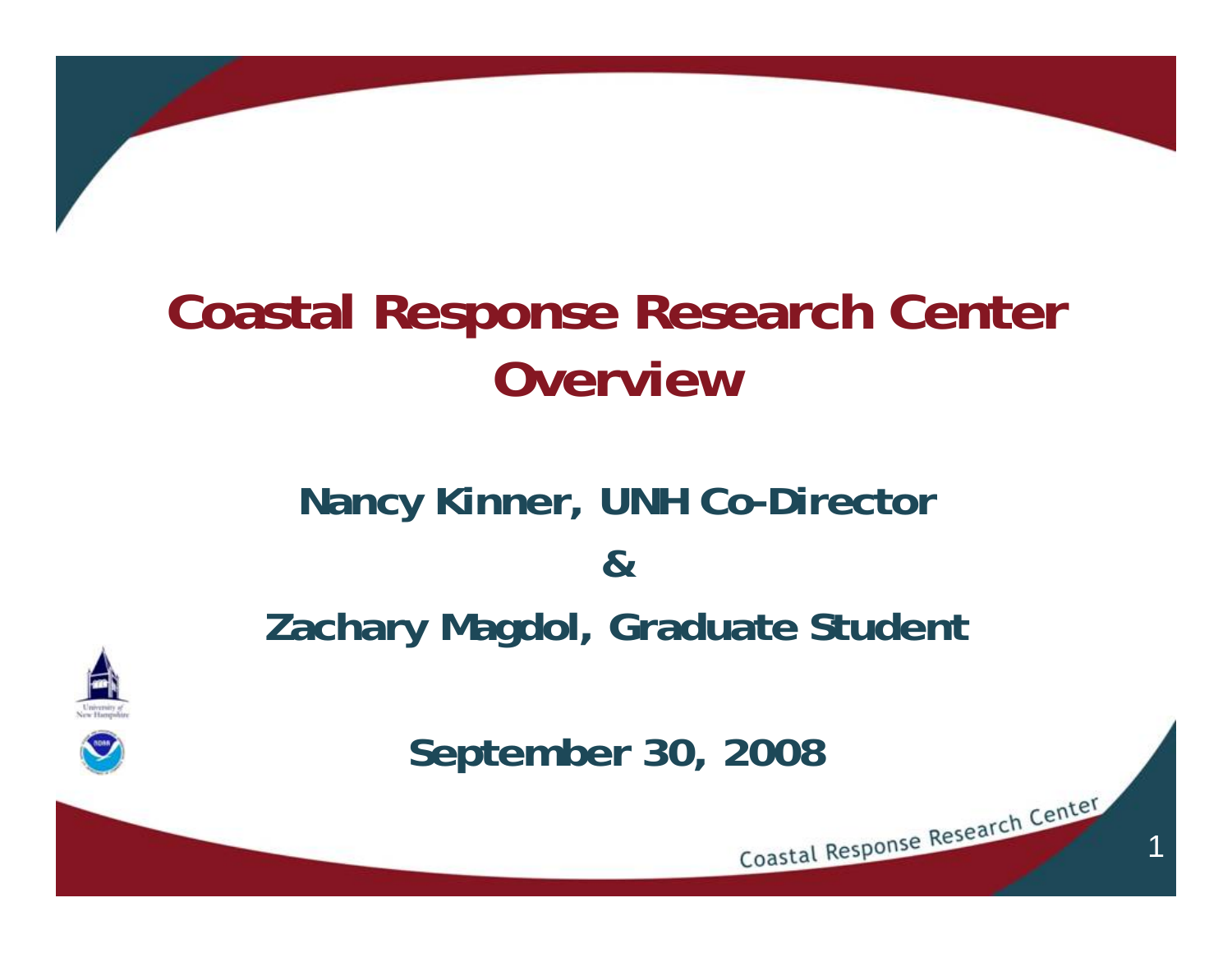## **Today's Topics**

- **Overview of Center**
	- **Origins/Mission**
	- **Research Foci**
	- **Sample Center Projects/Products:**
		- **Environmental Response Management Application**

2

- **Arctic: Oil-in-Ice**
- **PAH Toxicity Field Manual**
- **Sea Grant/NOAA Human Dimensions Project**



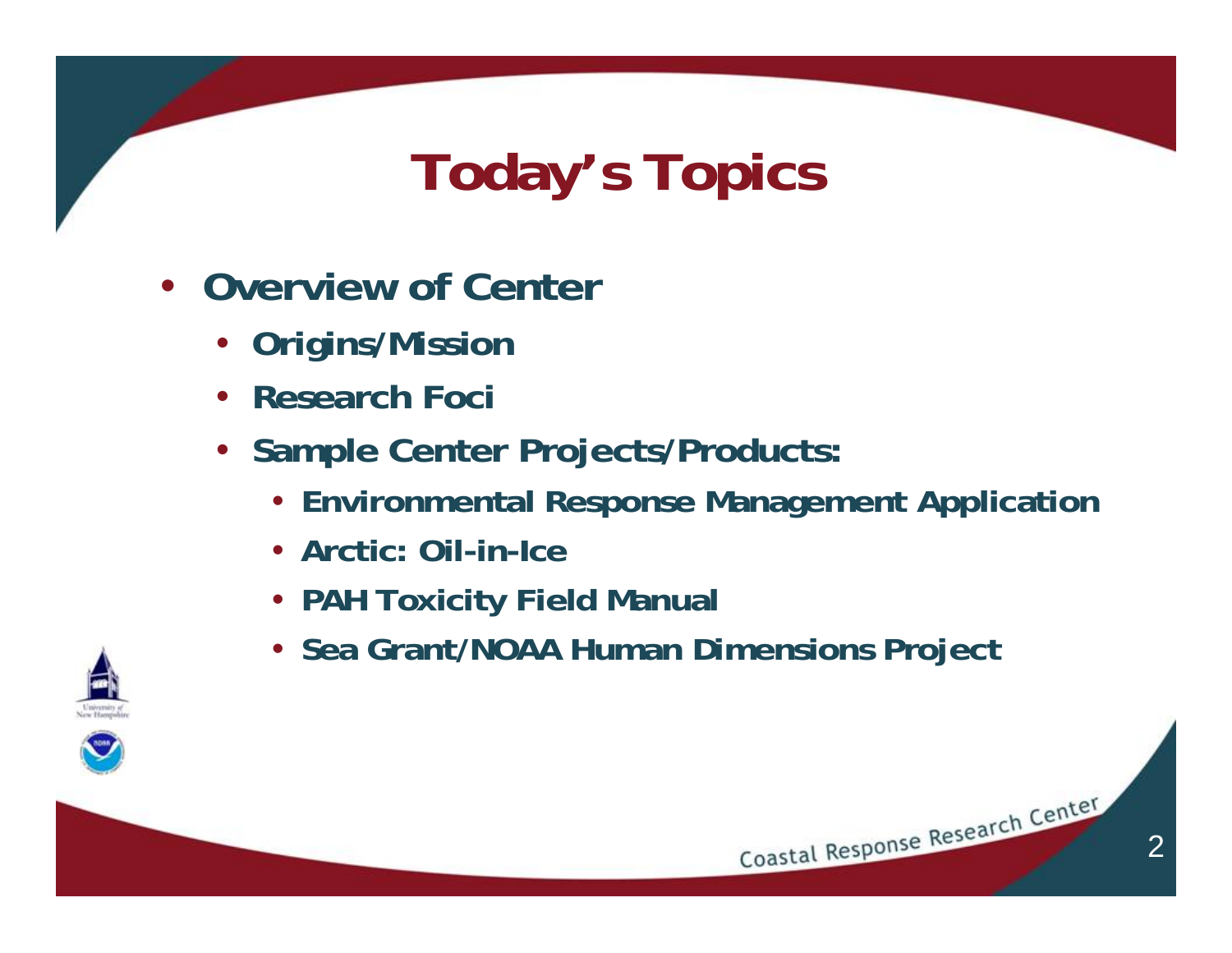## **Center Creation**

- **NOAA's Office of Response and Restoration (ORR)/UNH spill partnership in 2004**
- **Co-Directors:**
	- **UNH Nancy Kinner**
	- **NOAA Amy Merten**
- **Funding for oil spill research decreasing**
	- **Government**
	- **Private sector**



• **Many research needs exist regarding spill response, recovery and restoration**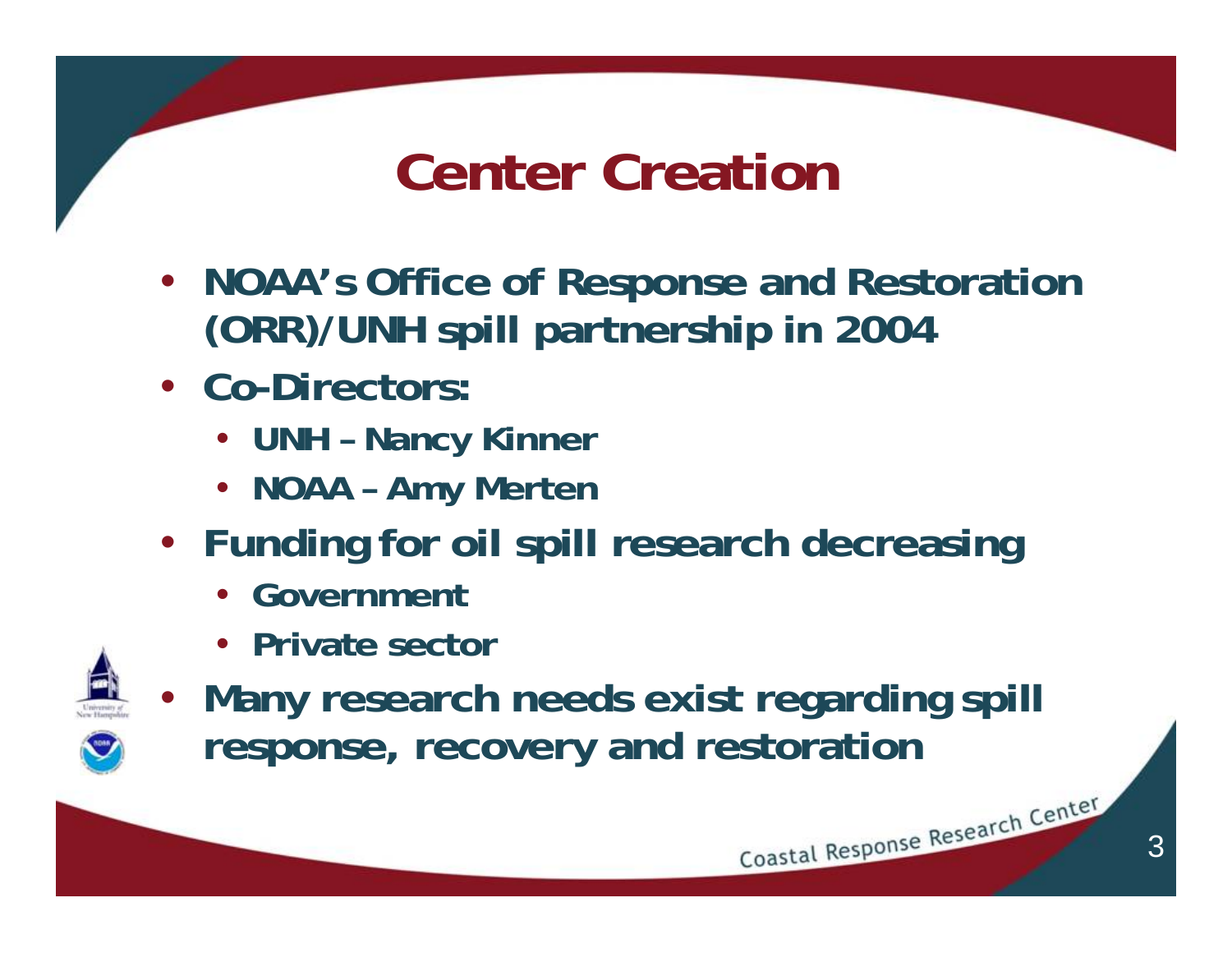## **Overall Center Mission**

- **Develop new approaches to spill response and restoration through research/synthesis of information**
	- **Annual request for proposal (RFP) of ~\$1M/year**
	- **Focused peer reviewed research projects**
		- **Oil-in-Ice**
- **Serve as a resource for ORR and NOAA**
- **Serve as a hub for spill research and tech transfer for all stakeholders**
- **Hot topic workshops with All stakeholders**
- **NOAA Practitioner needs**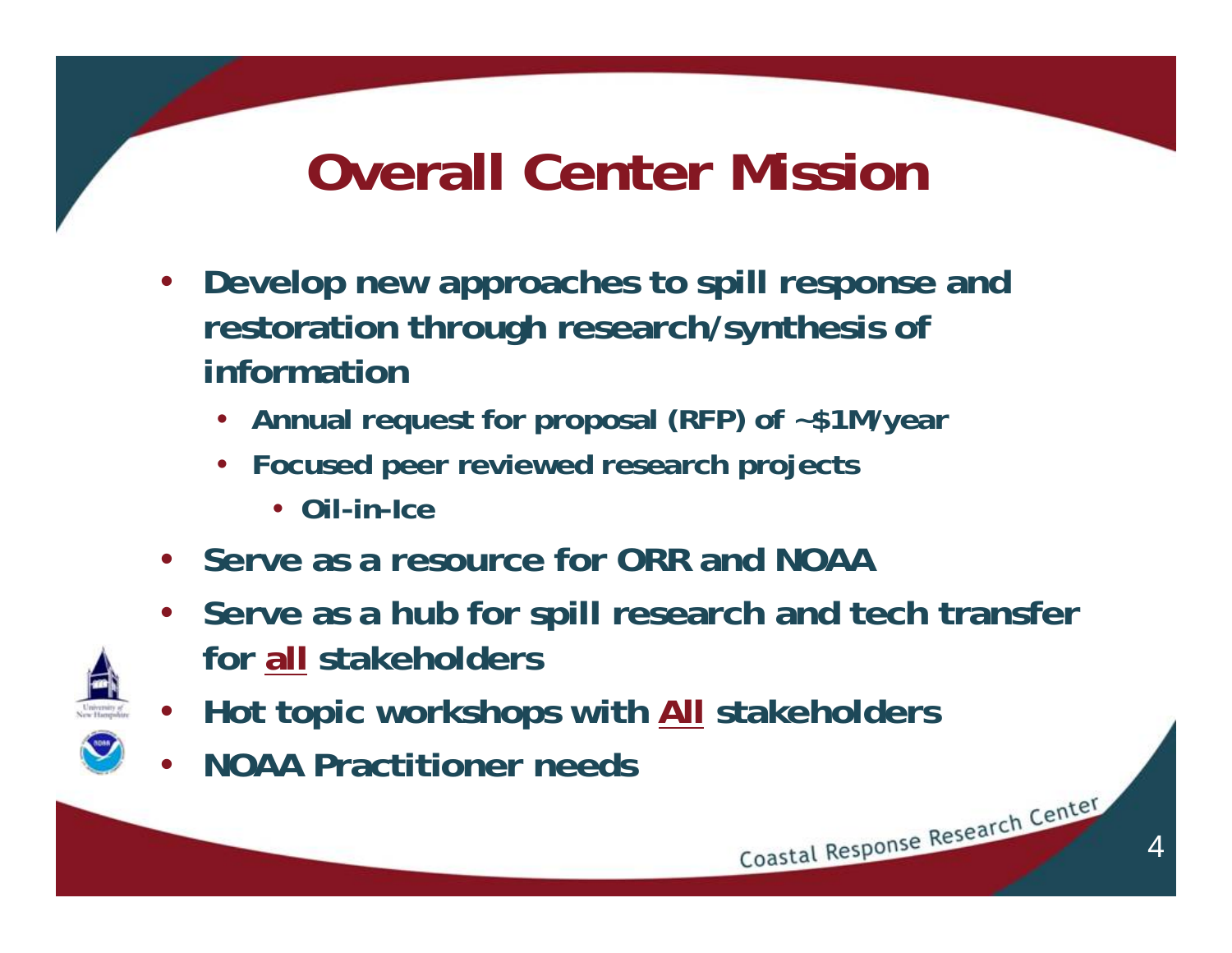## **Specific Center Missions**

- **Conduct and oversee basic and applied research and outreach on spill response and restoration**
- **Transform research results into practice**
	- **NOAA Liaisons**
- **Educate/train students who will pursue careers in spill response and restoration**



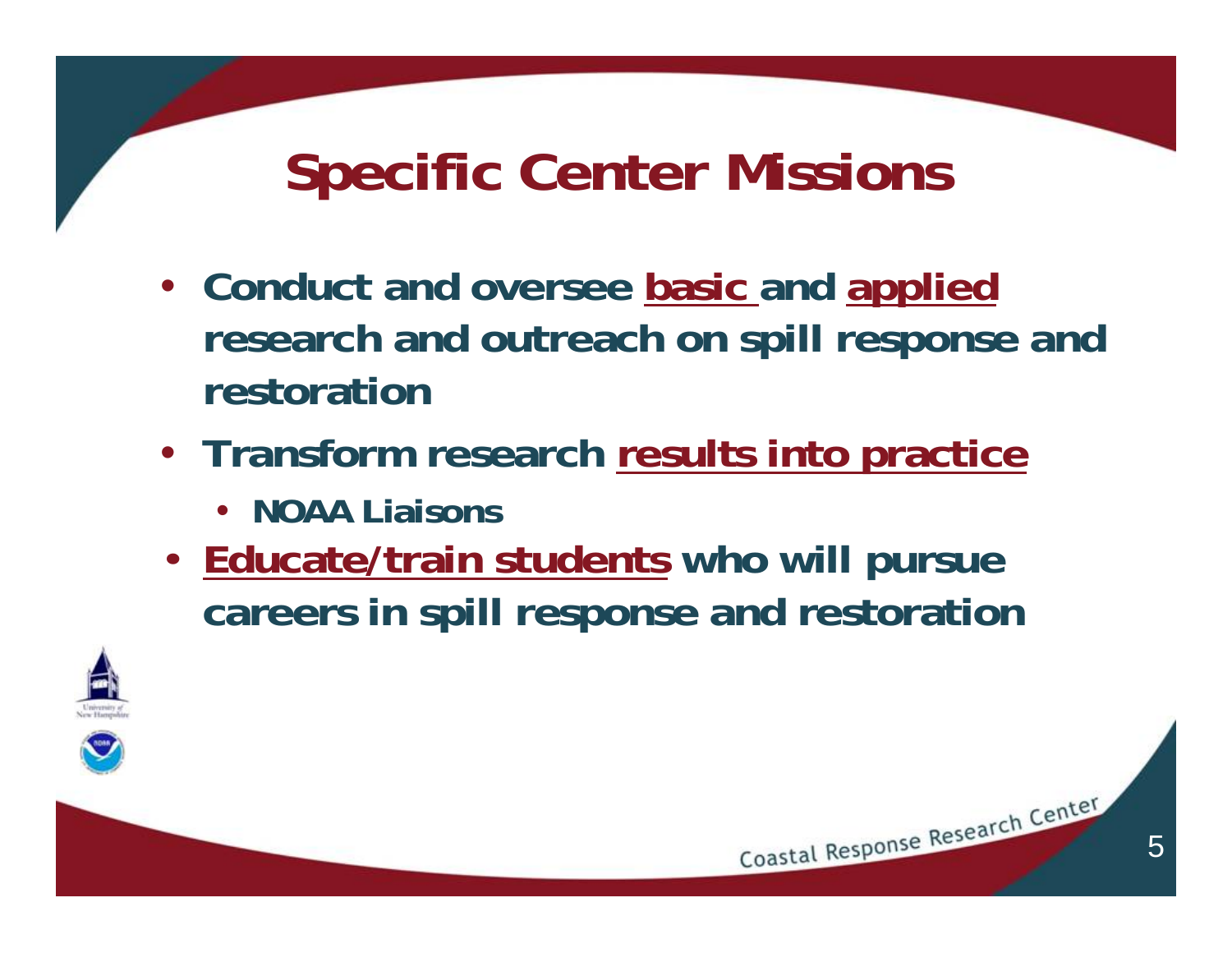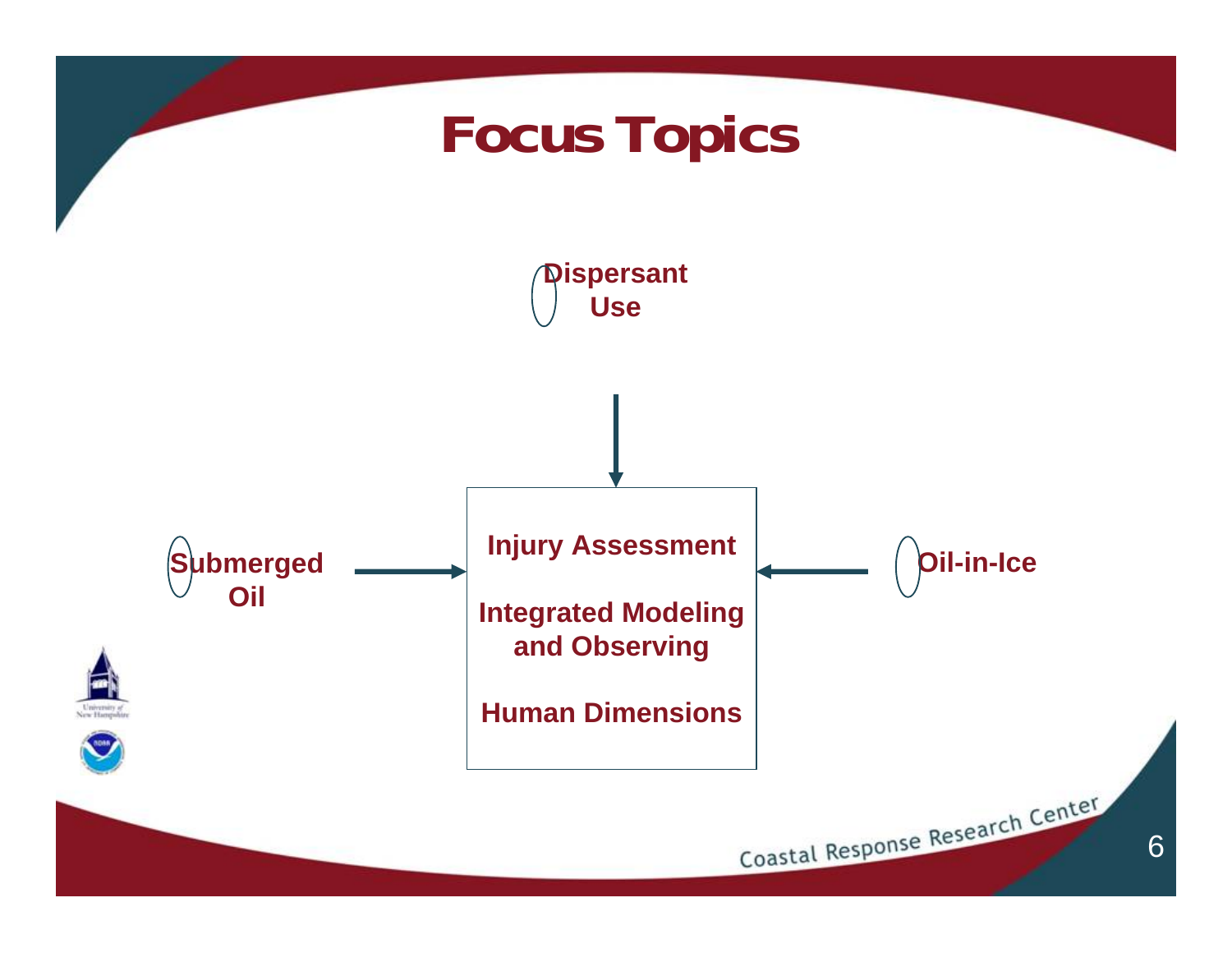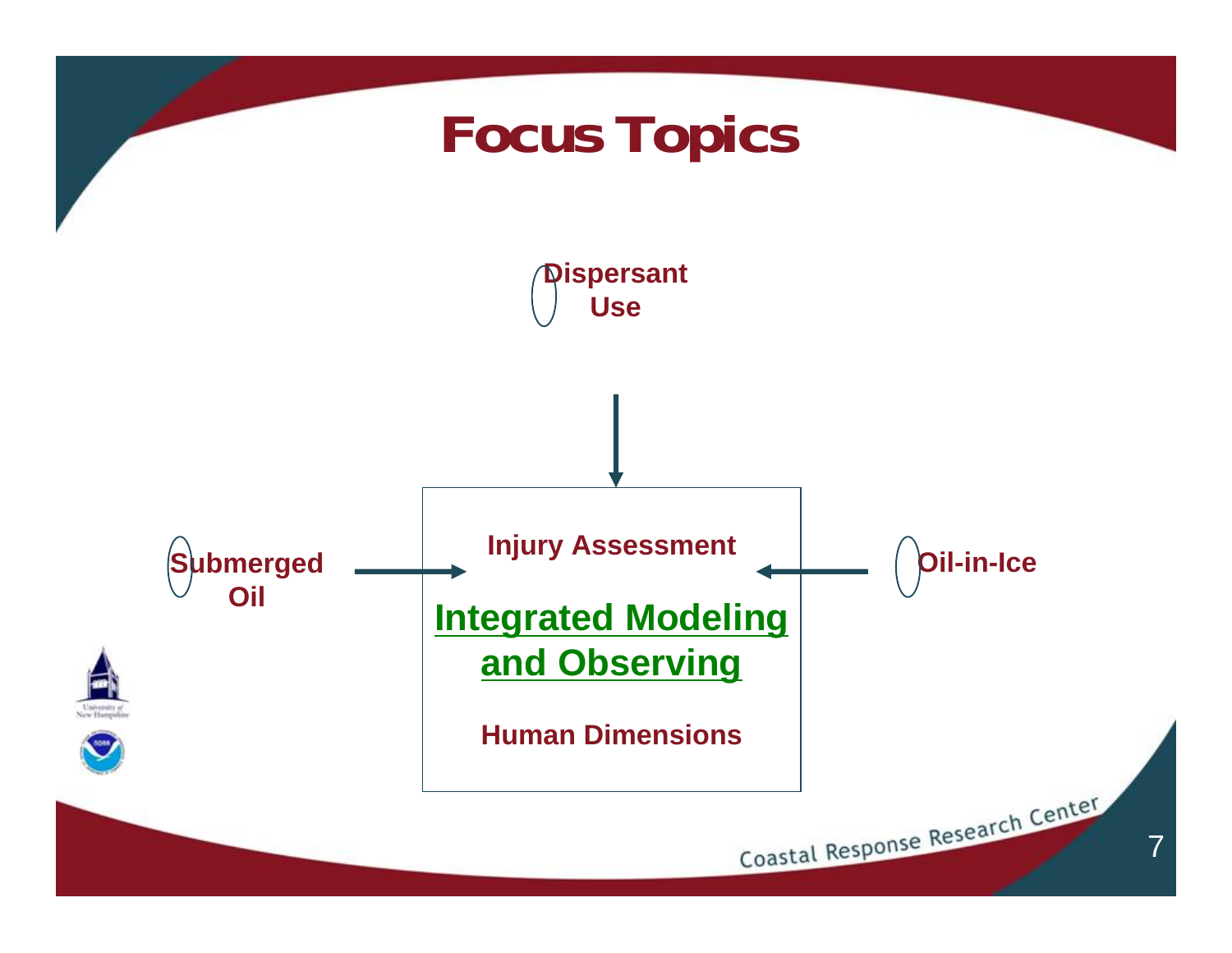

## **E**nvironmental **R**esponse **M**anagement **A**pplication





8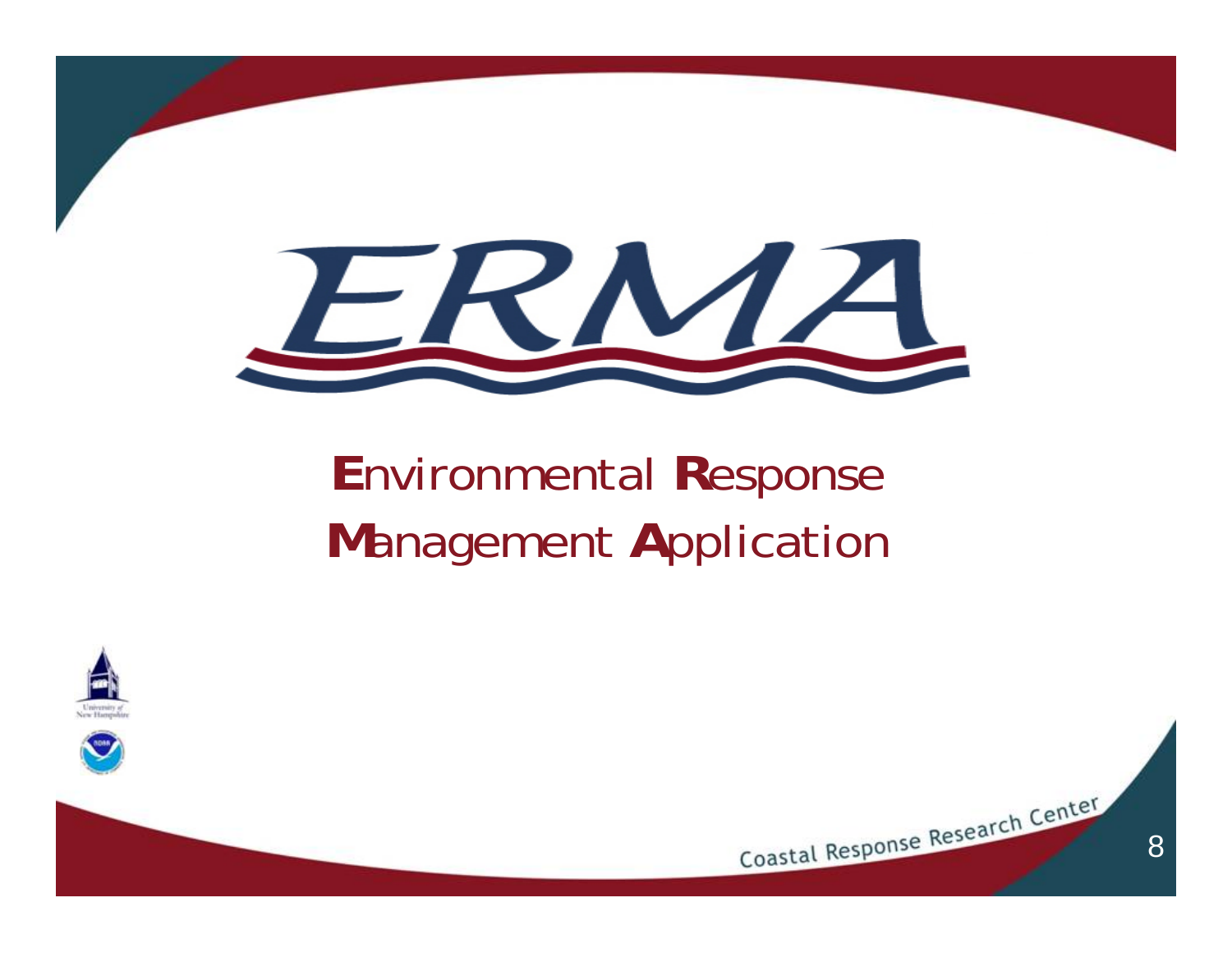#### **A Picture is Worth a Thousand Words…**



• **Diverse datasets interlaced on single map to visualize complex nature of situation**







9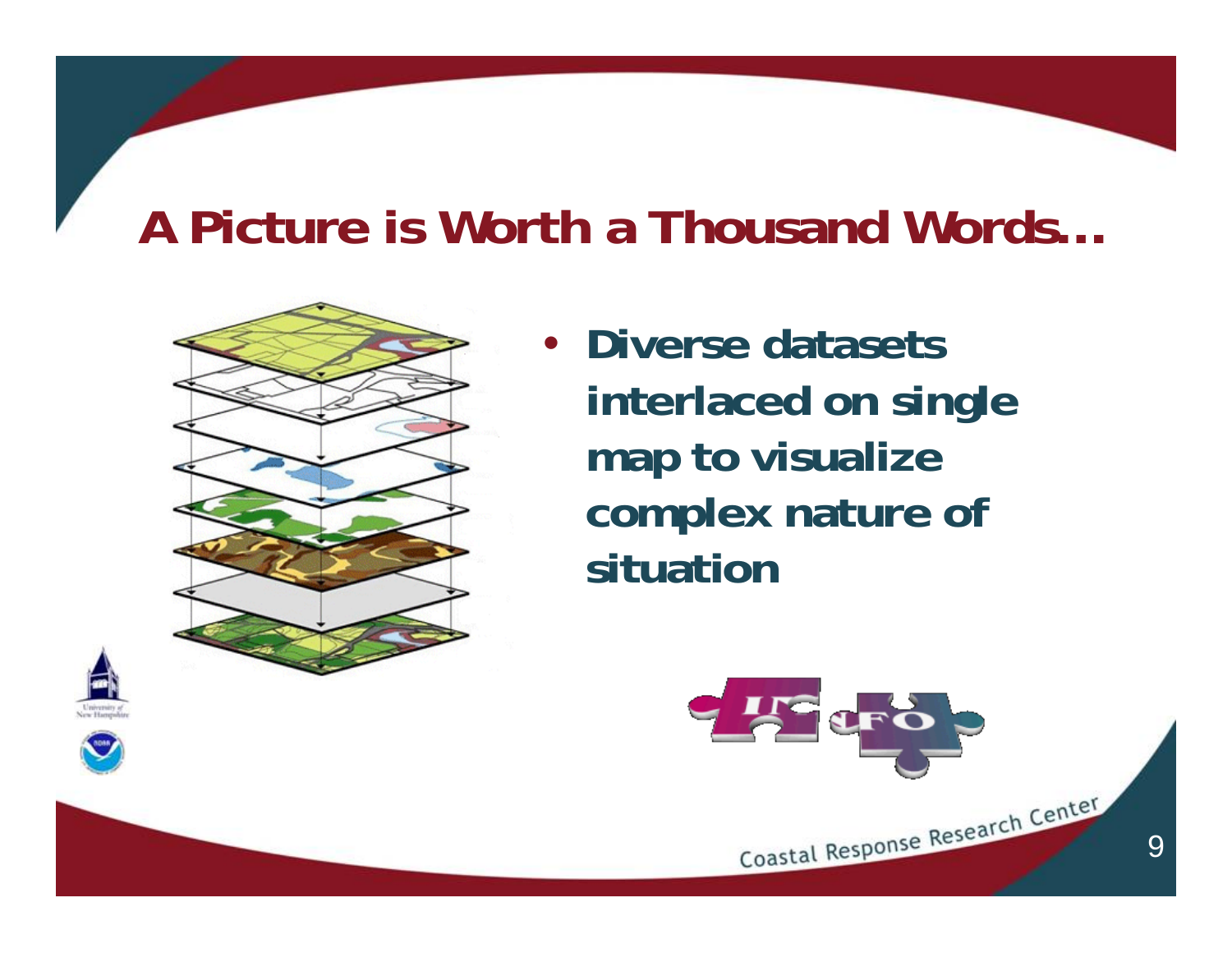## **Advantage of Web Based GIS Platform for Spill Response**

- **Provide resource managers with information to make decisions**
- **Integrate and synthesize various types of information**
- **Provide fast visualization of current information**



• **Improve communication and coordination among responders and stakeholders**



10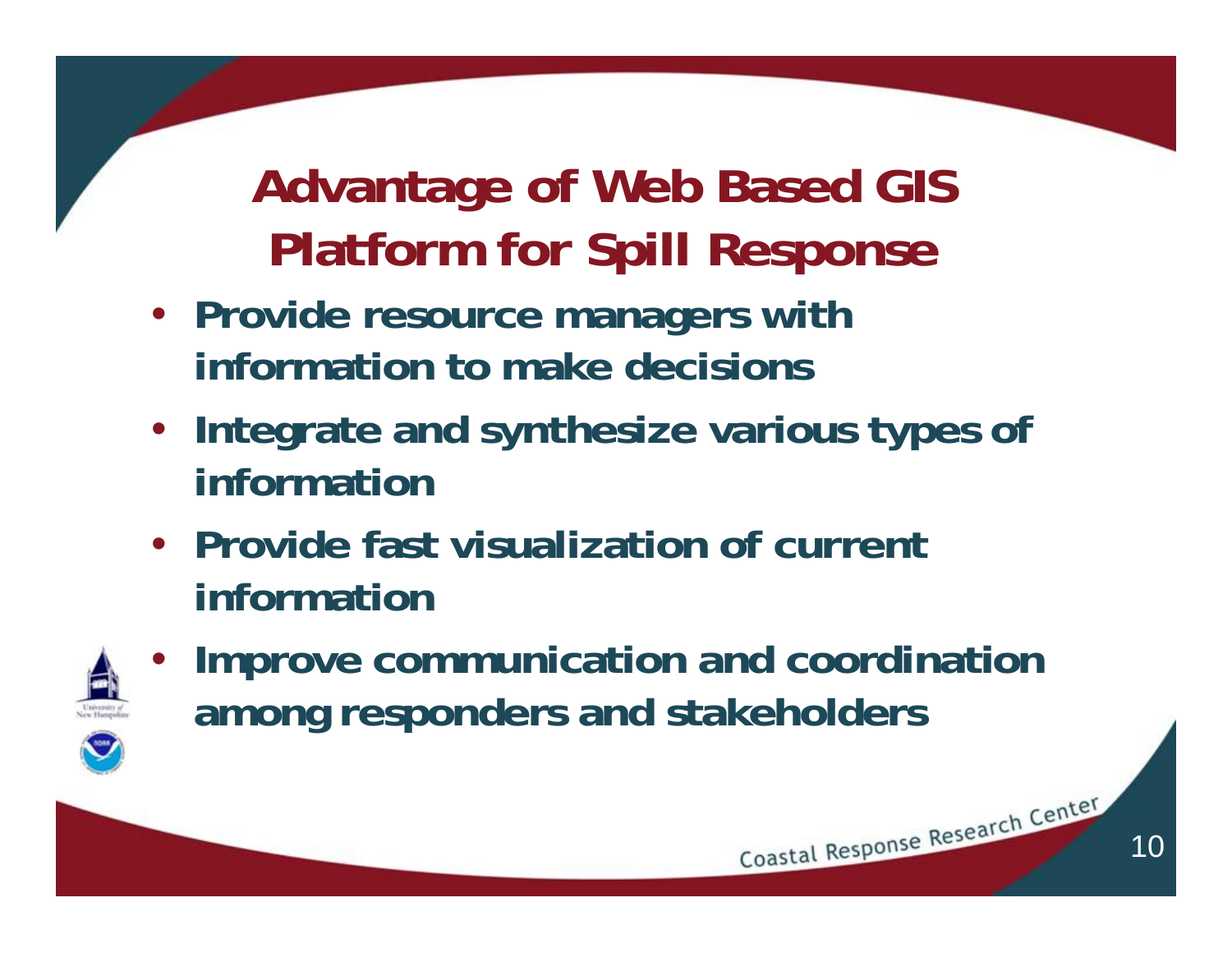## **Functional Web GIS Platform for Response**

• **Package data in a well-designed management, visualization and analysis tool:**

11

- **Easily accessible field and command**
- **User friendly**
- **Quick to display**
- **Capable of real-time data display**
- **Simple to update/ download from**
- **Secure**

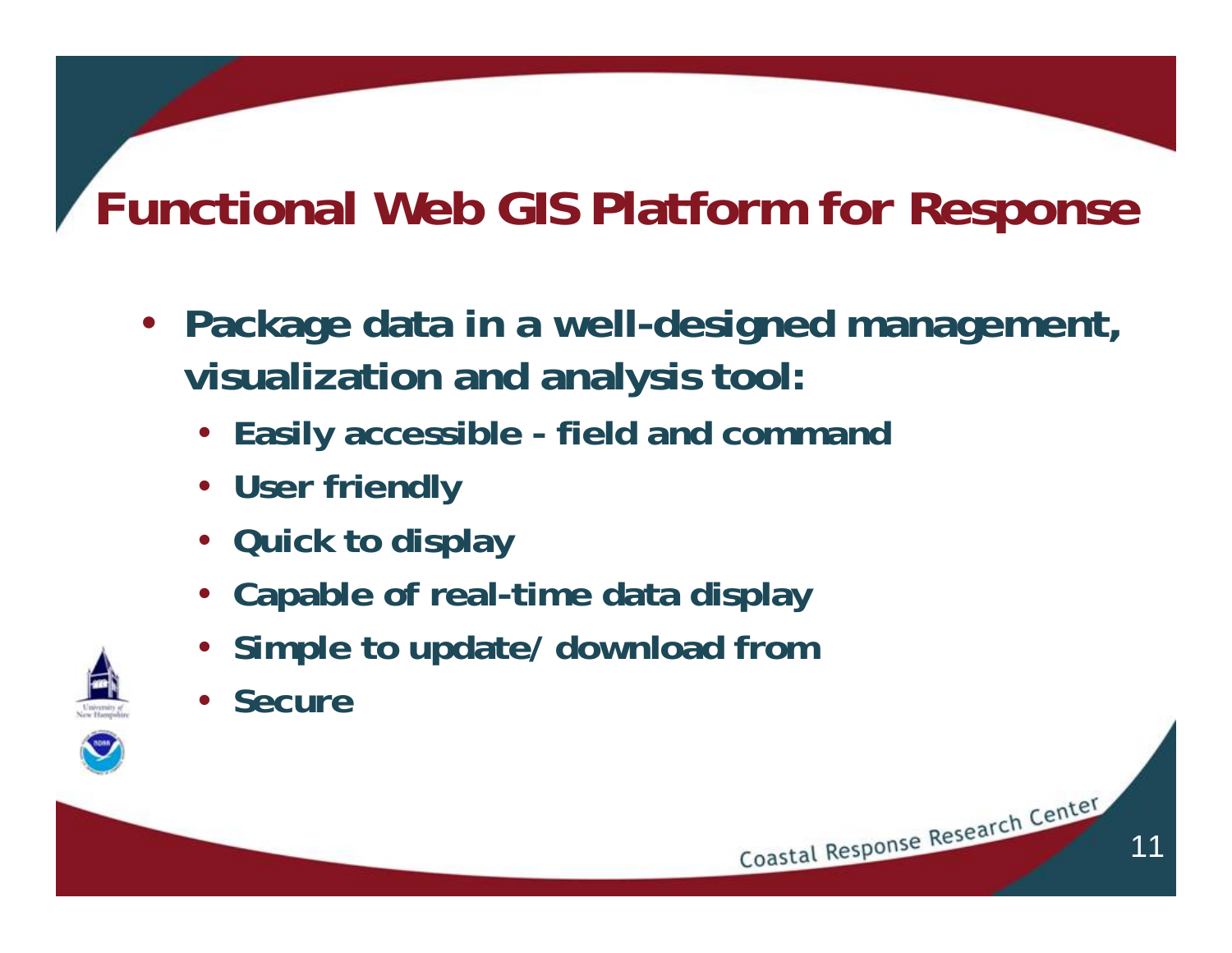



سننتف

巴

**ERMA Data Center** 

Sun



ڪ

Local

Command



nowCOAST

will

**NOTE** 

**Field Response** 

**Moored Sensors** 

**LLM-**

➤

Adv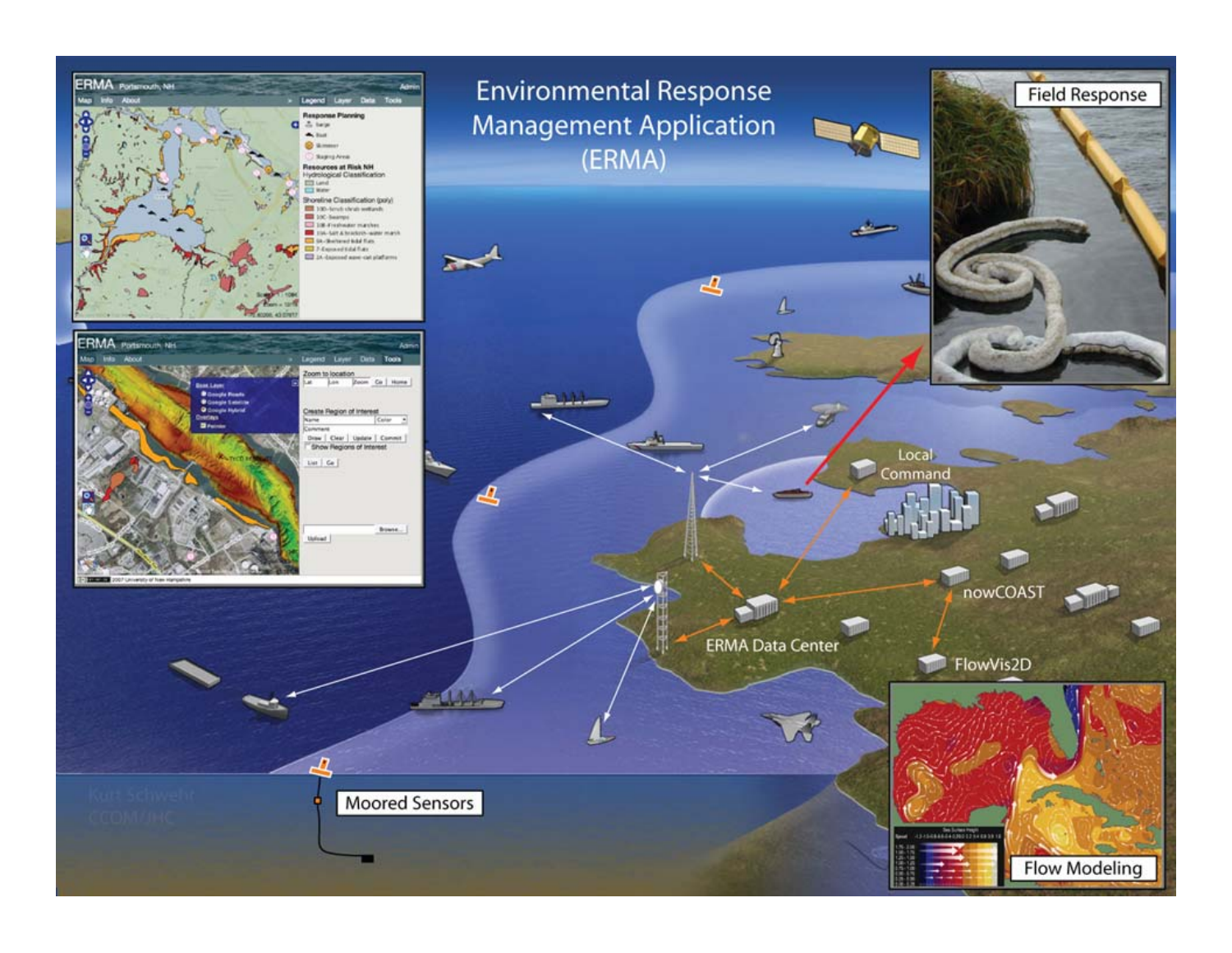## **Features**

- **Secure Login**
- **Critical Datasets for Environmental Response**
- **Real-Time Vessel Traffic from Coast Guard**

13

- **Layers as Base Maps**
- **NOAA Navigational Charts**
- **Weather and Buoy Observations**
- **Interactive Tools**

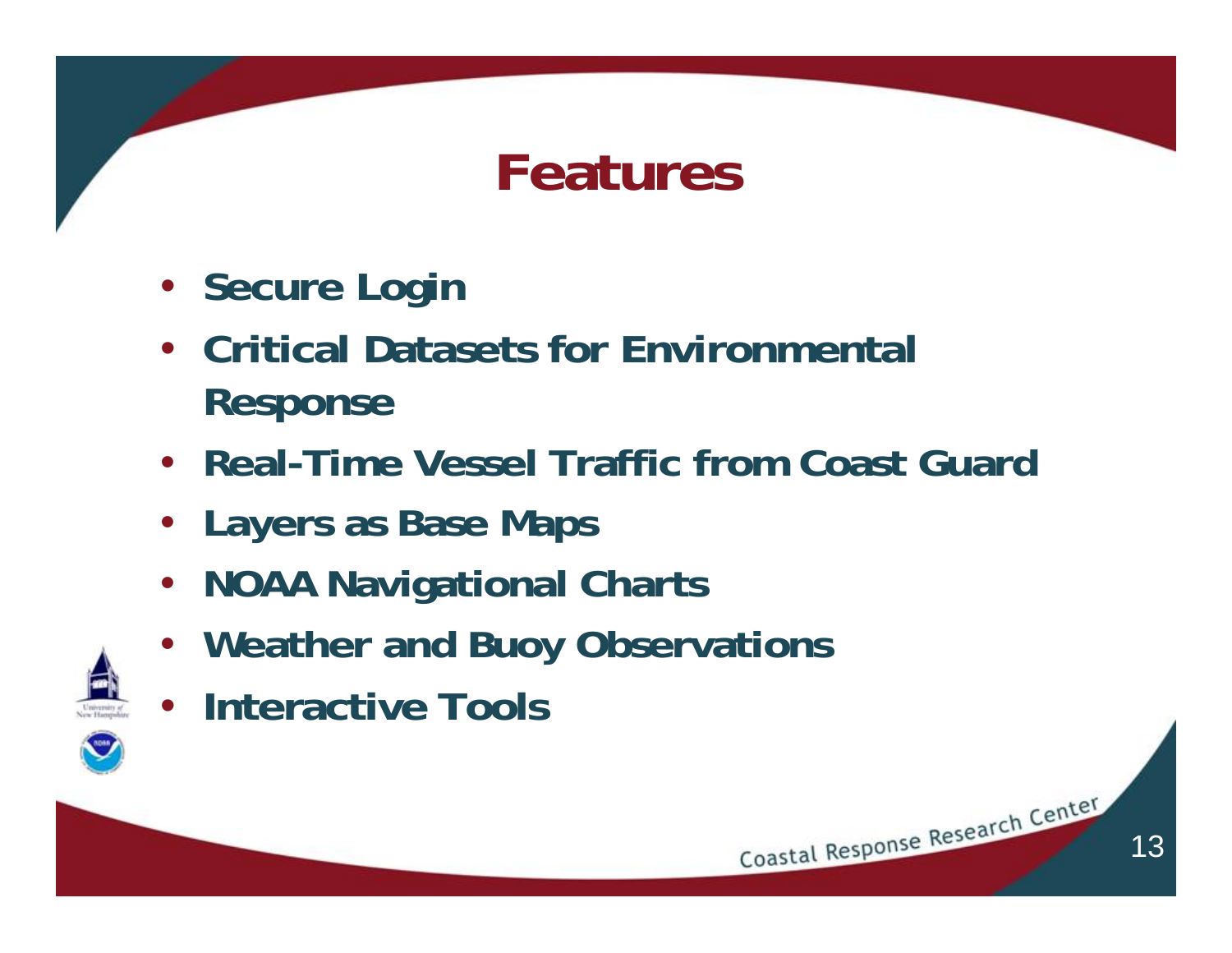#### **Practical Implementations of ERMA™**

14

Coastal Response Research Center

- **Assist with spill preparedness**
- **Assist in coordinating response efforts**
- **Define the extent of potential impacts**
- **Assist in Recovery and Restoration**

#### **[\(DEMO\)](https://portsmouthresponse.unh.edu/erma.html)**



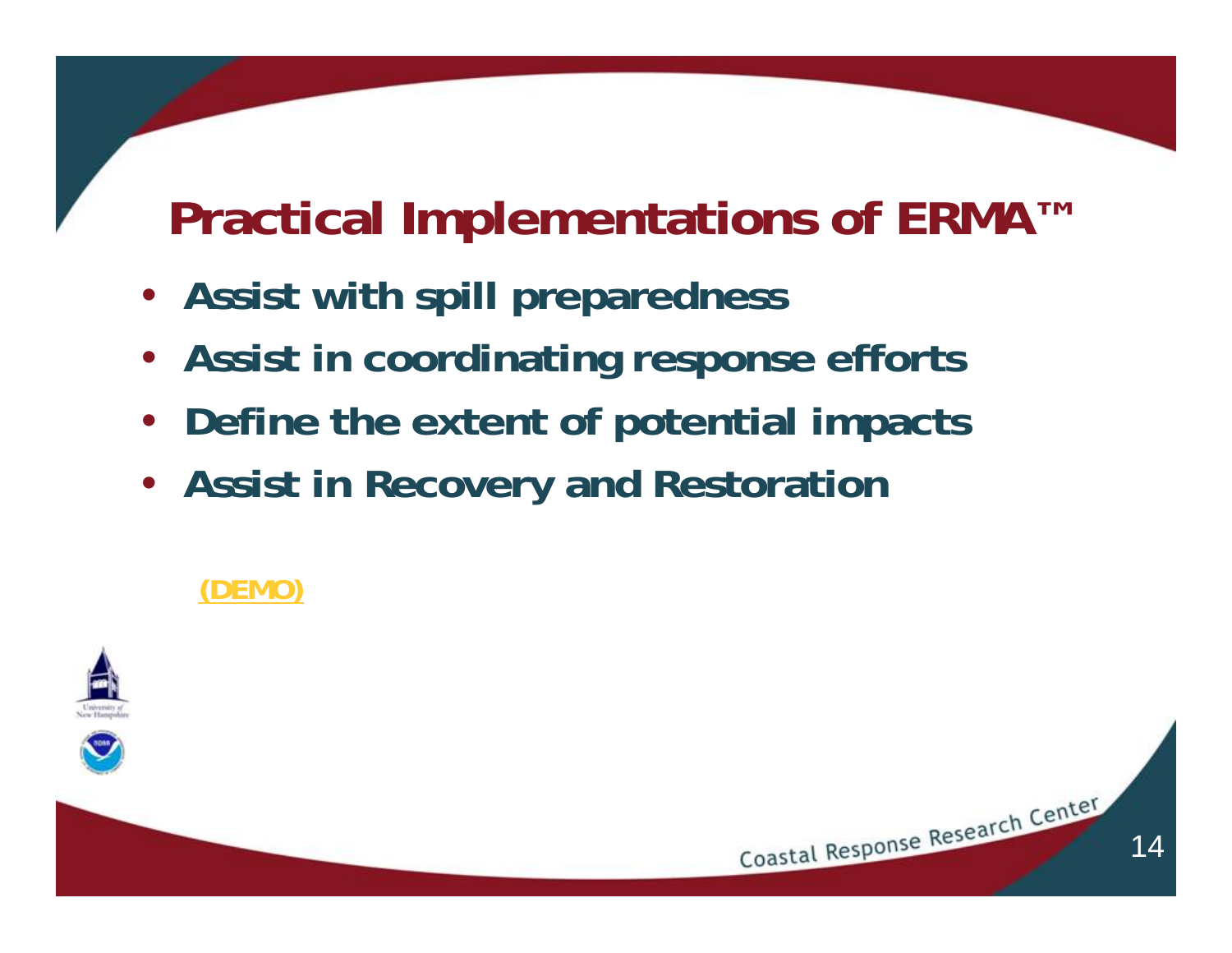## **Other Applications of ERMA**

15

- **Damage to infrastructure**
- **Larger storm events**
- **Coastal flooding**
	- **Rita, Katrina, Ike, Gustav**
- **Climate change**
	- **C. Wake later today**
- **Use ERMA as a decision aid**



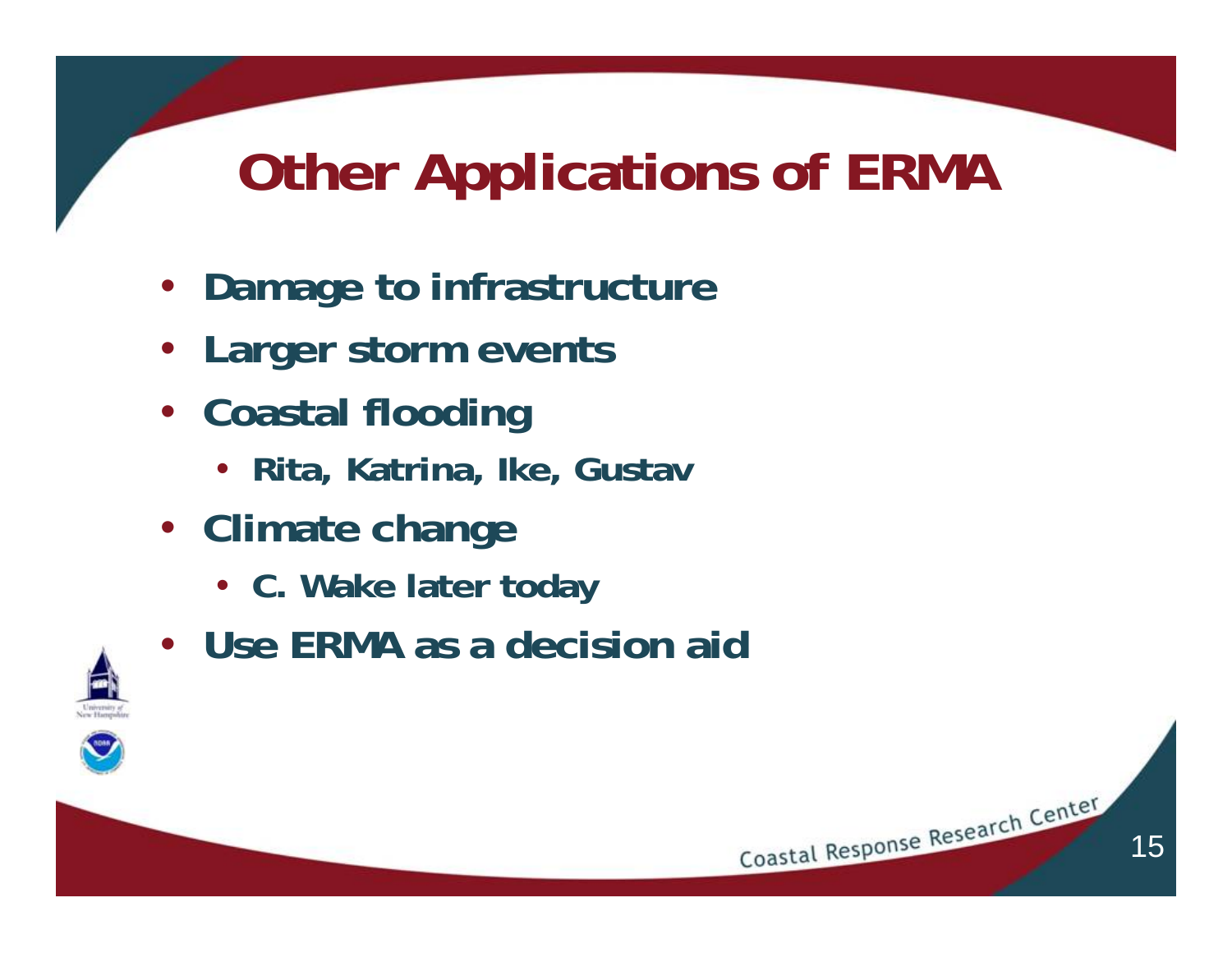## **Potential Pilot Project for ERMA**

16

- **Ease of visualizing potential impact**
- **Possible Inputs (NH/Great Bay):**
	- **Flood plain models**
	- **Freshwater discharge models**
	- **Storm surge models**
	- **Sea level rise**
- **Collaboration with C. Wake?**

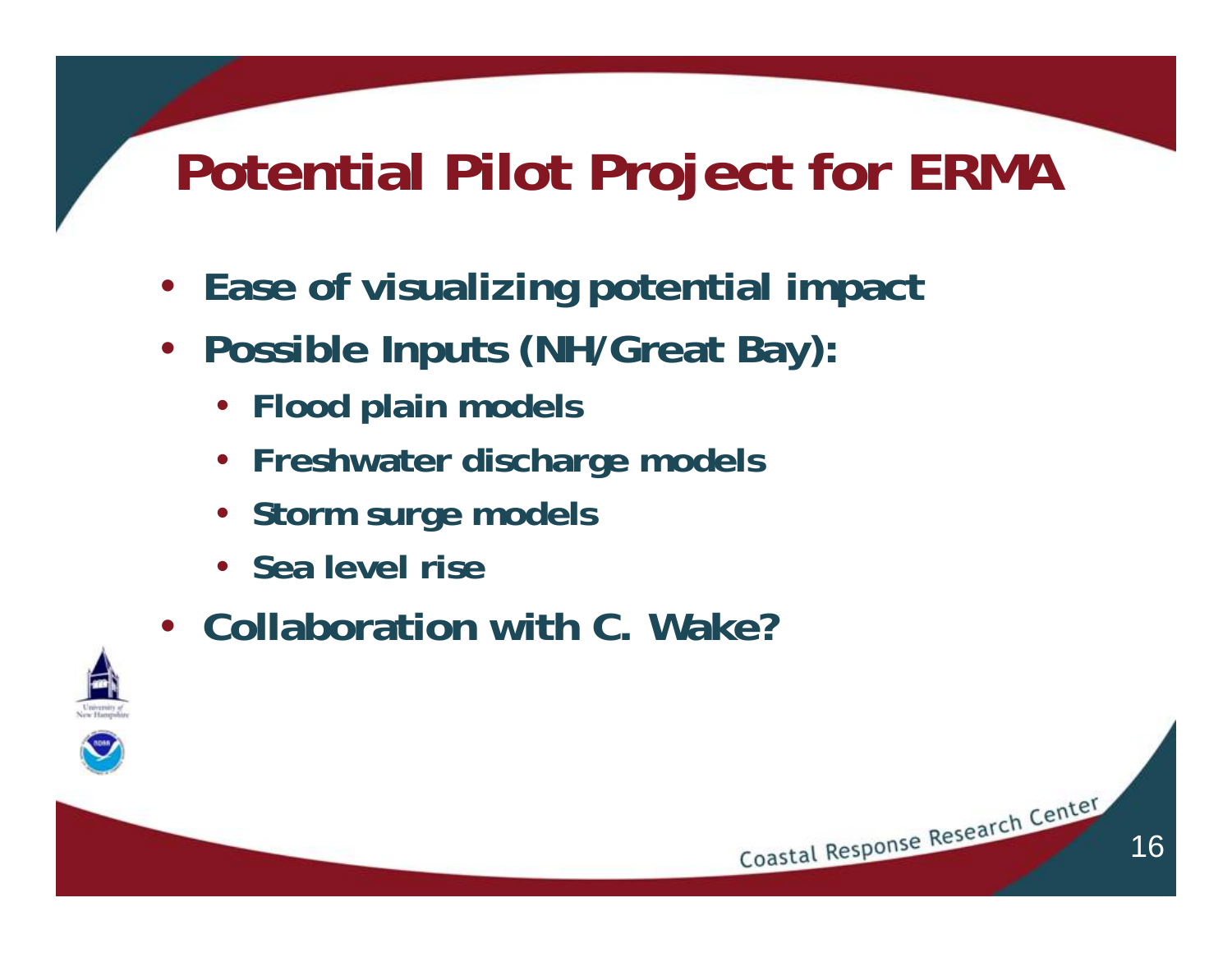## **Potential Pilot Project for ERMA**

- **Example: Coastal wastewater treatment plants**
	- **Which are at risk?**
	- **What are the potential consequences of plant damage/shutdown?**

17

Coastal Response Research Center

• **Are there preventative steps?**



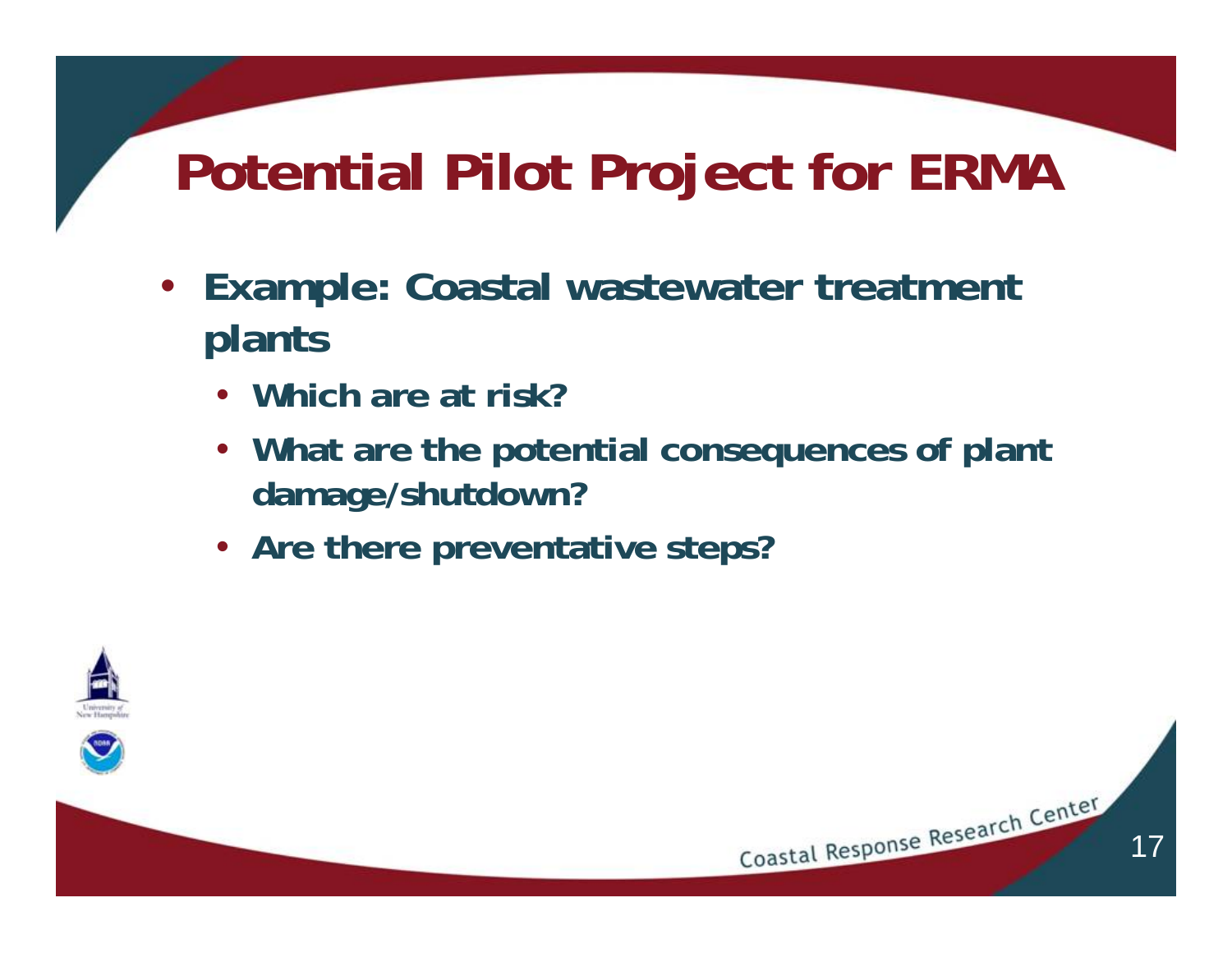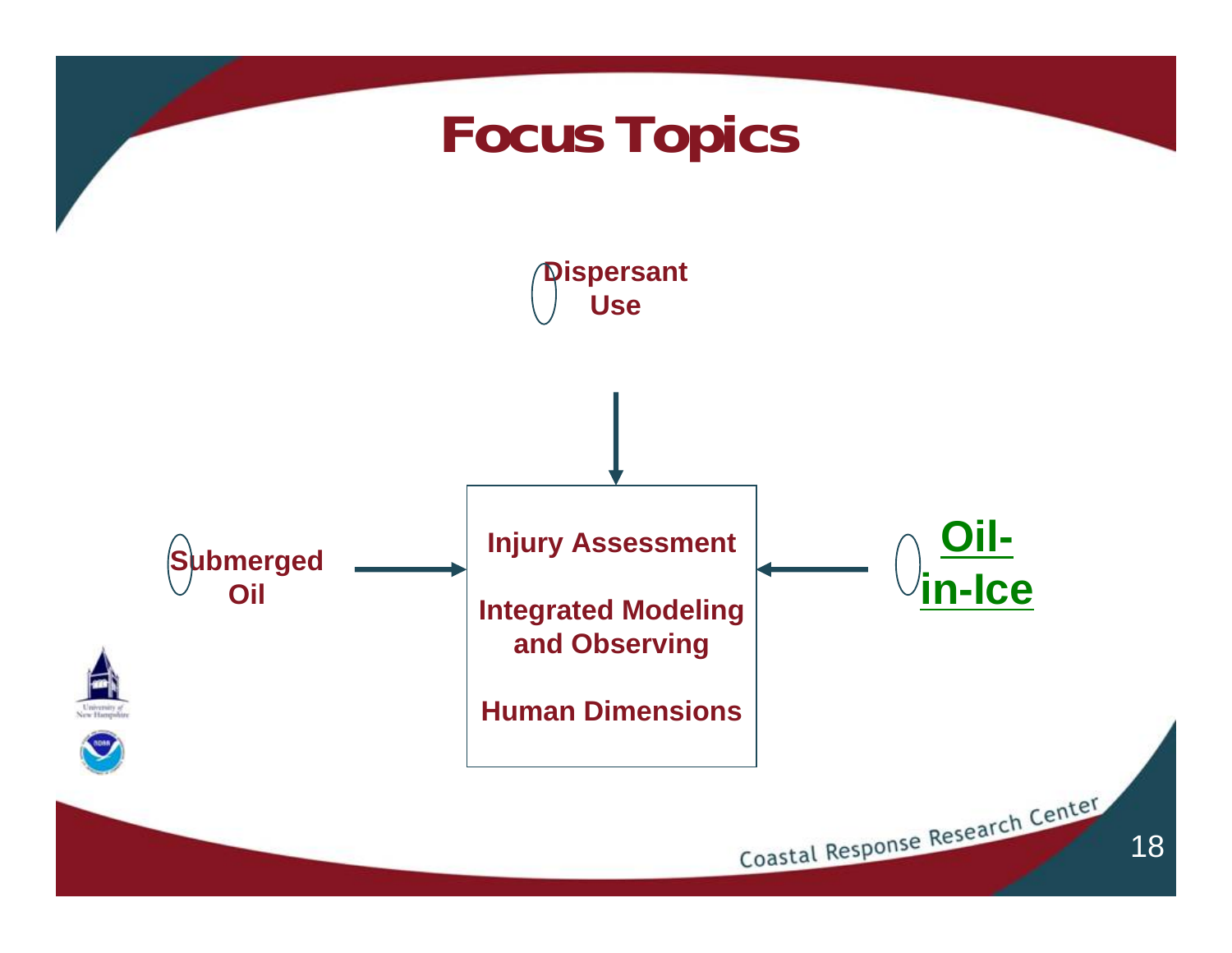## **Oil in Ice**

- **Opening the Arctic Seas: Envisioning Disasters and Framing Solutions Workshop-March 2008**
	- **Goal: identify key strategies, action items and research needs so Arctic Nations and communities can prepare for and respond to marine disasters incidents**
	- **Participants: 7 Arctic states/3 indigenous nations, governments, NGOs, private sector**
	- **Scenarios: oil tanker collision, cruise ship grounding, oil rig fire, tug/barge accident, fishing vessels trapped in ice**
	- **Agreement on 11 overarching conclusions used directly by:**
		- **Arctic Maritime Shipping Assessment**
		- **Arctic Council**



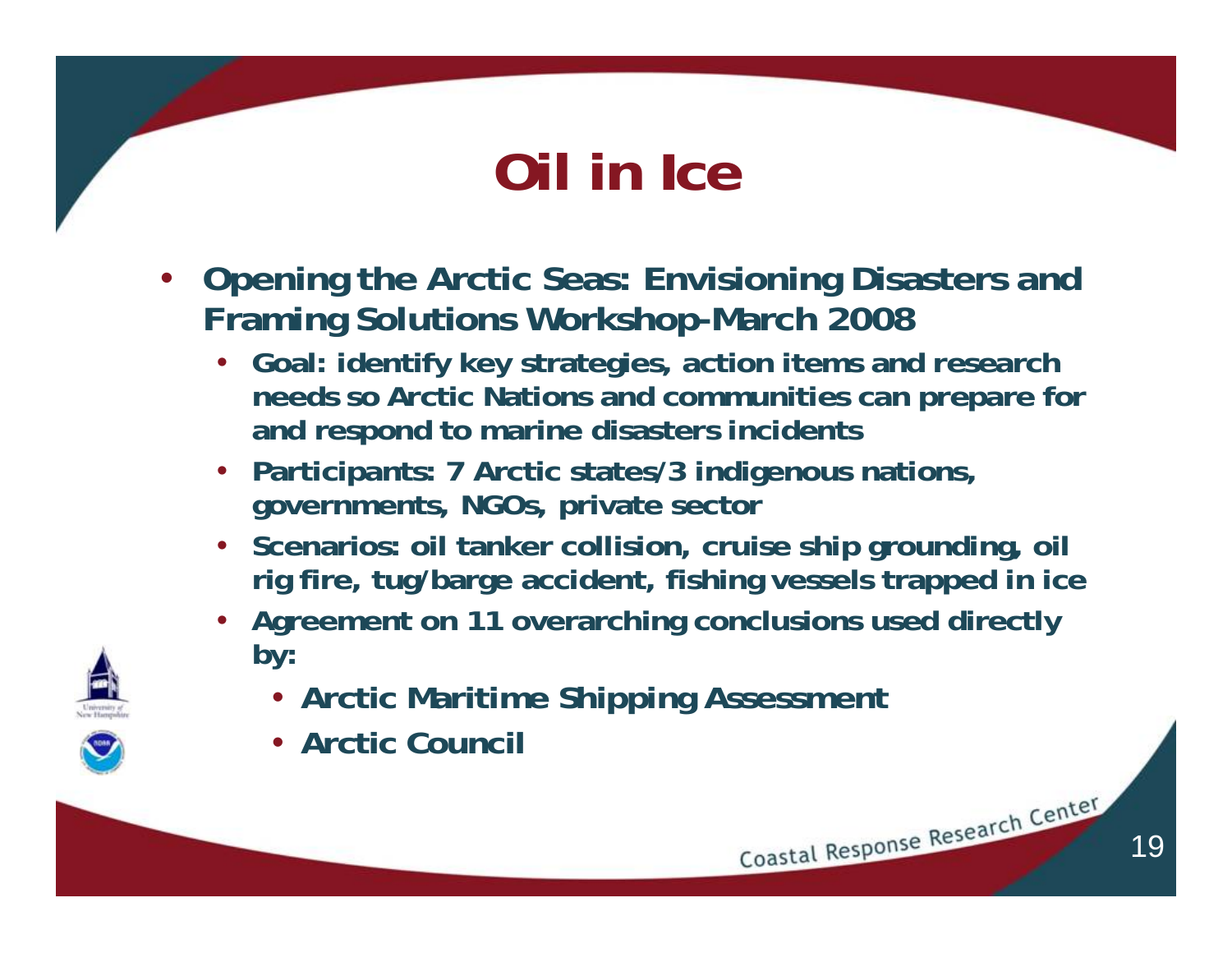## **Oil-in-Ice: Behavior, Biodegradation and Potential Exposure Research**





**Participation in Joint Industry Project:**

•**\$6+M**

•**Norwegian, Canadian, French, U.S., Russian participants**

**•Industry and Government partnership**<br> **Example Research Center**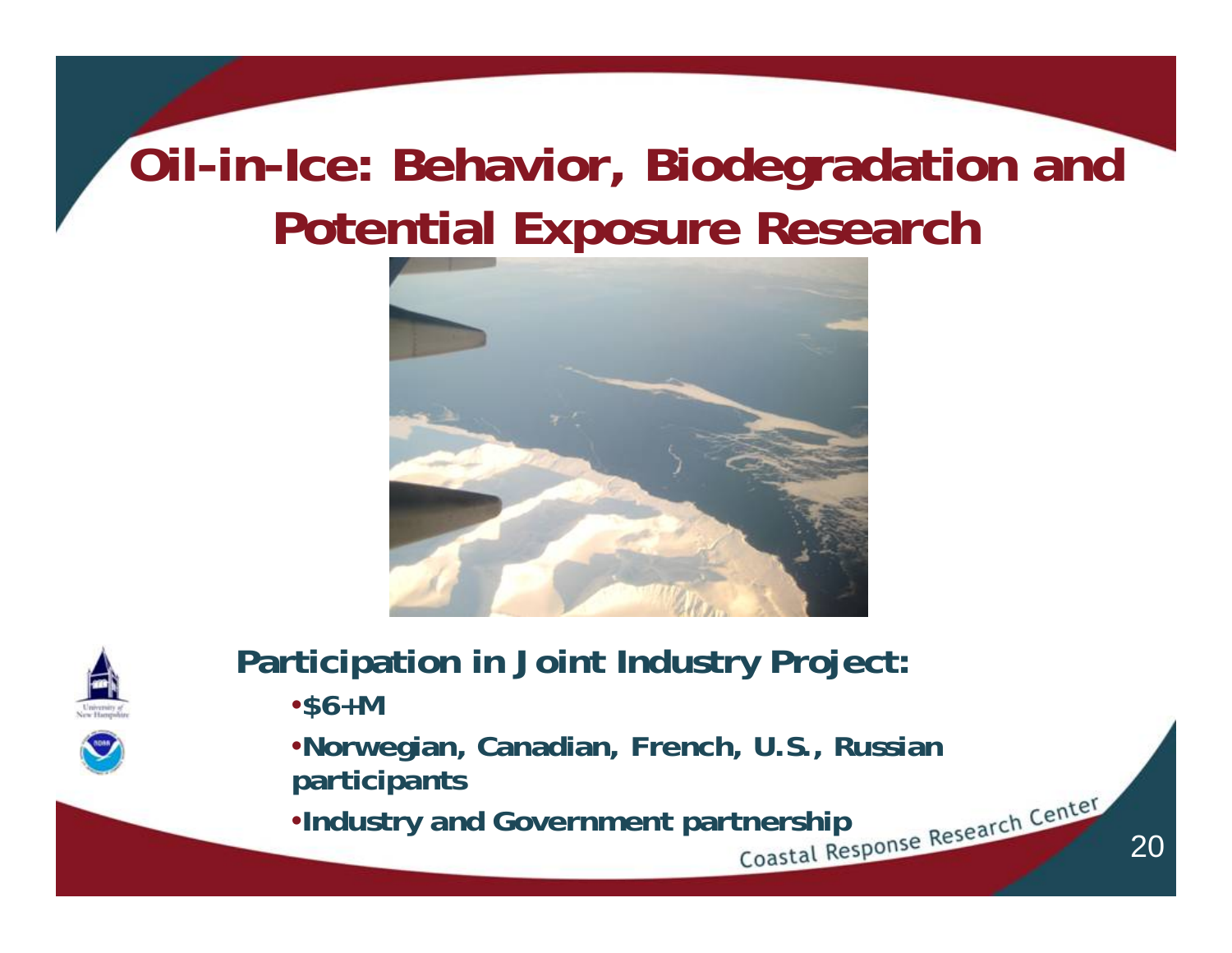#### **Conceptual Model Arctic Food Web Cycle**

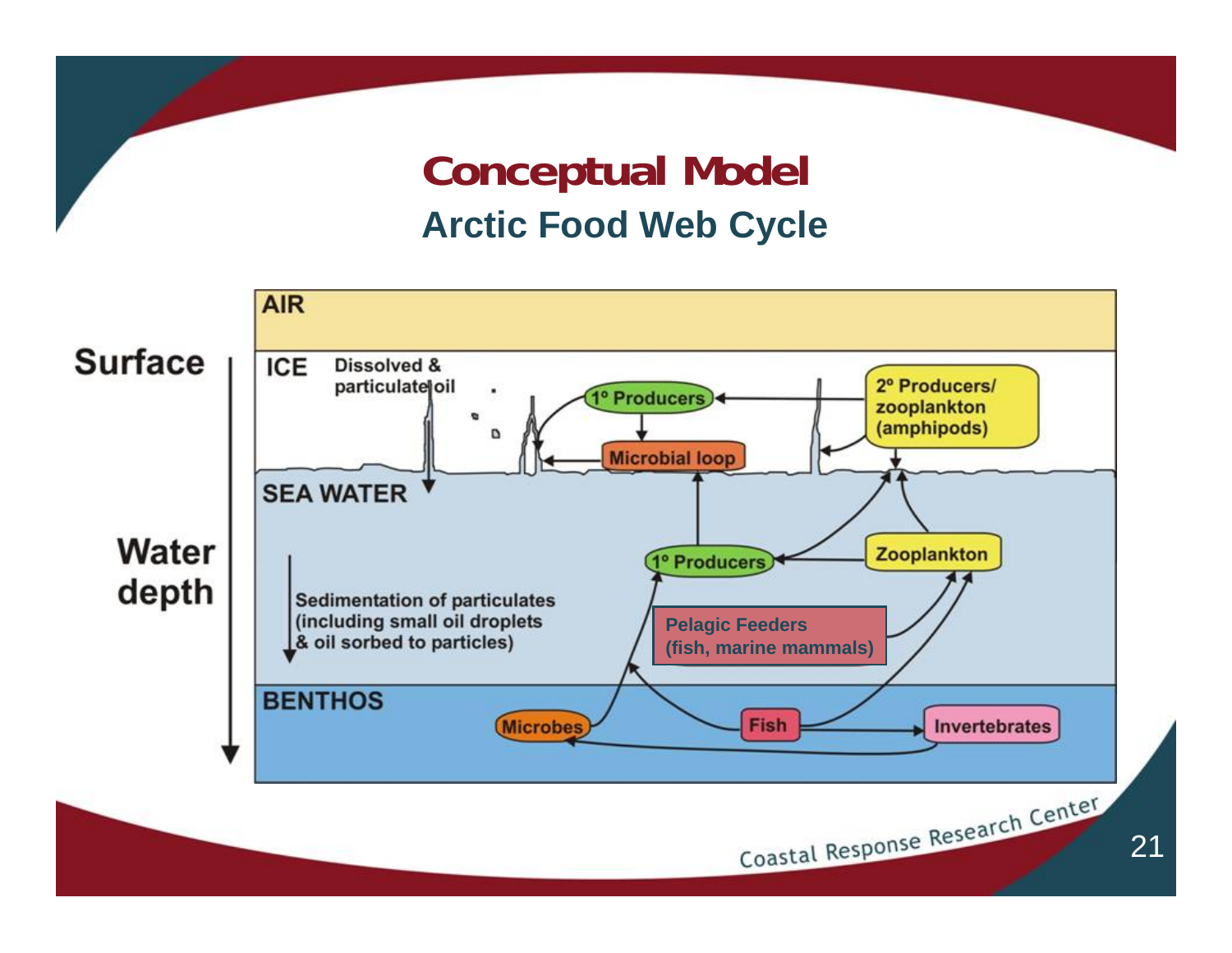#### **Oil-in-Ice: Behavior, Biodegradation and Potential Exposure**

#### • **Questions We Want to Answer?**

- **What is behavior of oil in ice?**
- **What are transport & degradation processes and rates that control fate of oil frozen in ice?**
- **What are exposures and effects for ice-related organisms?**

22

Coastal Response Research Center

• **How will response options affect exposure?**

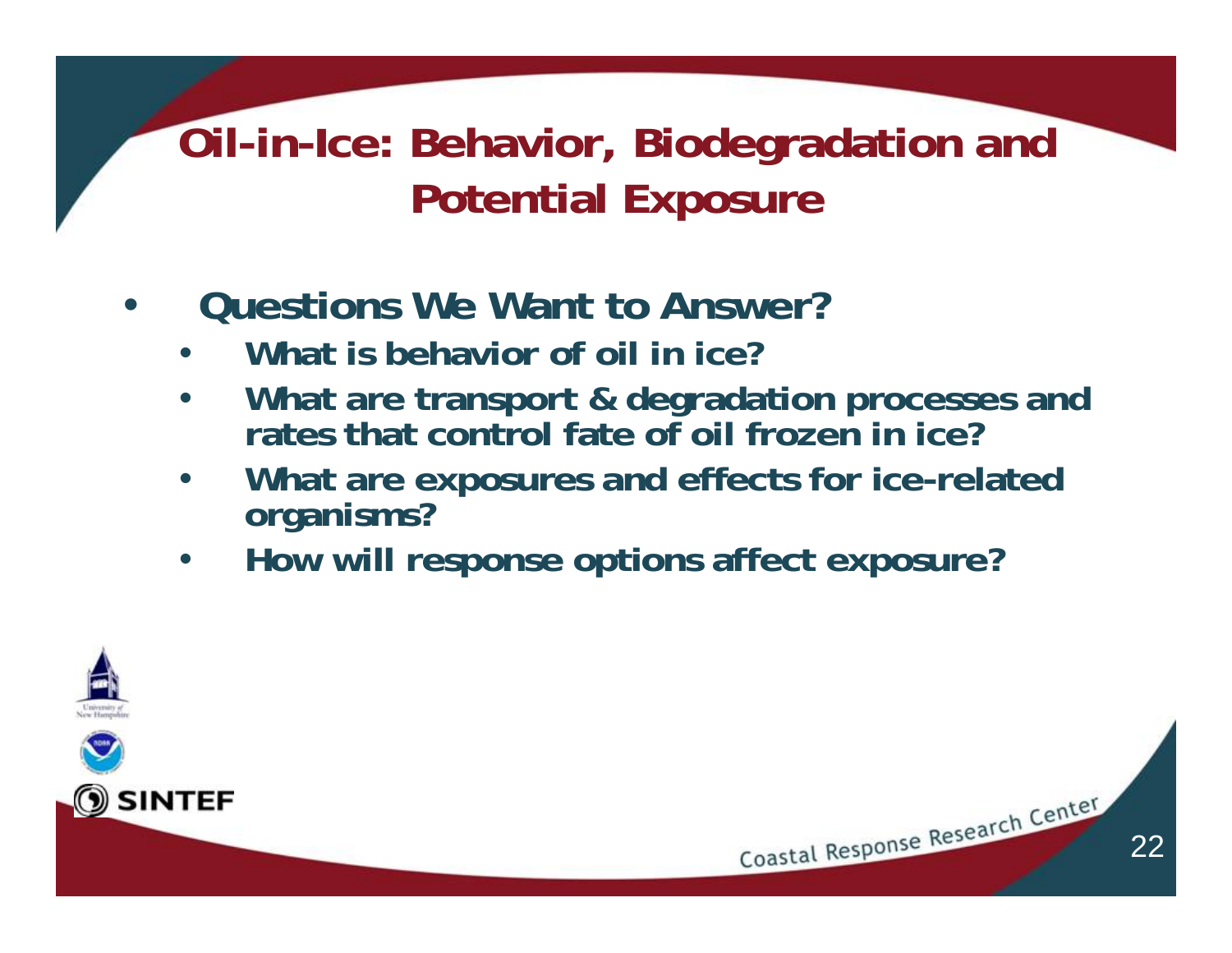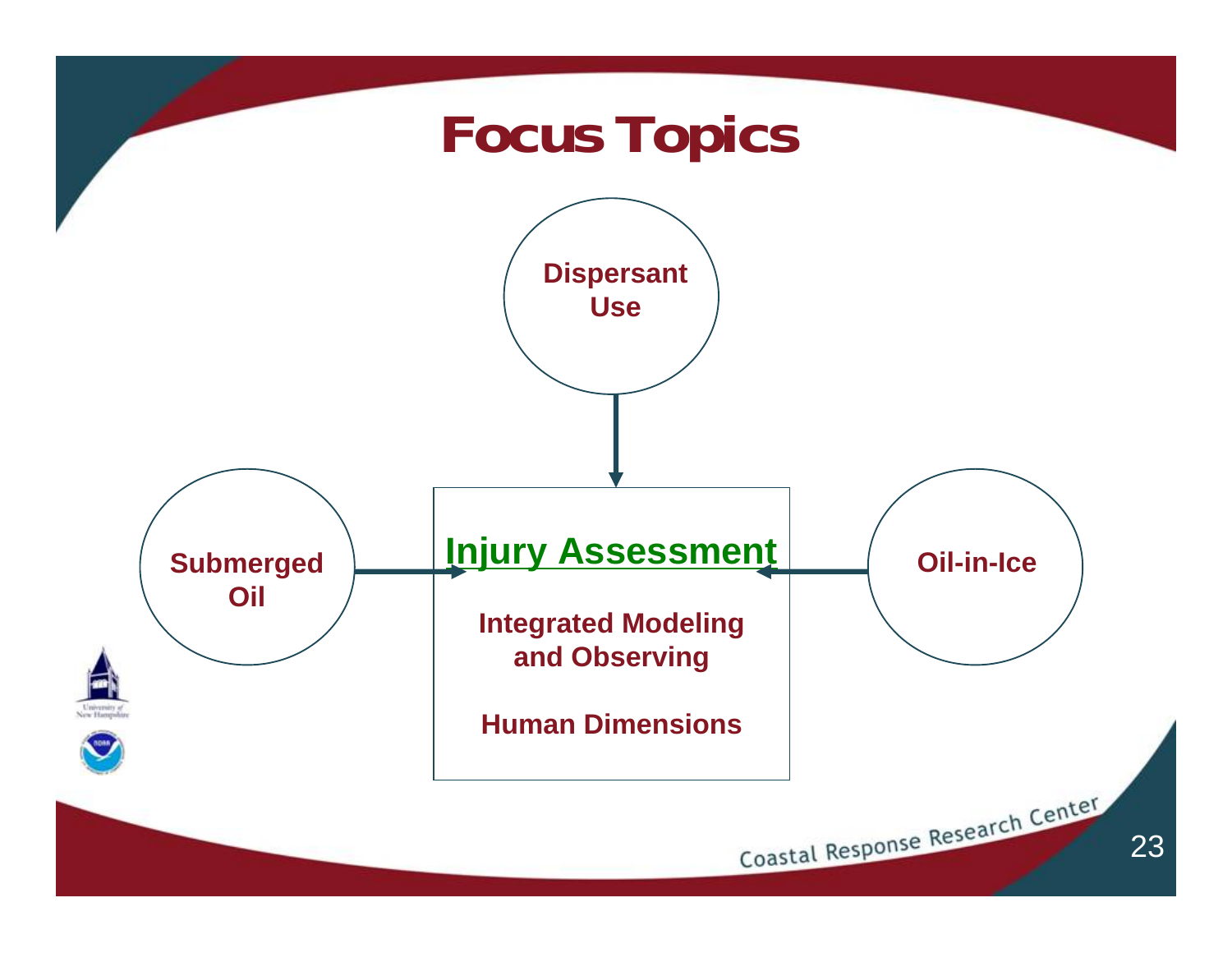## **Oil Toxicity Field Guide for Aquatic Habitats**

- **Proof-of-Concept project designed to display oil toxicity information**
- **Consistent and easily searchable format**
- **Field guide and accompanying CD with additional data**

24



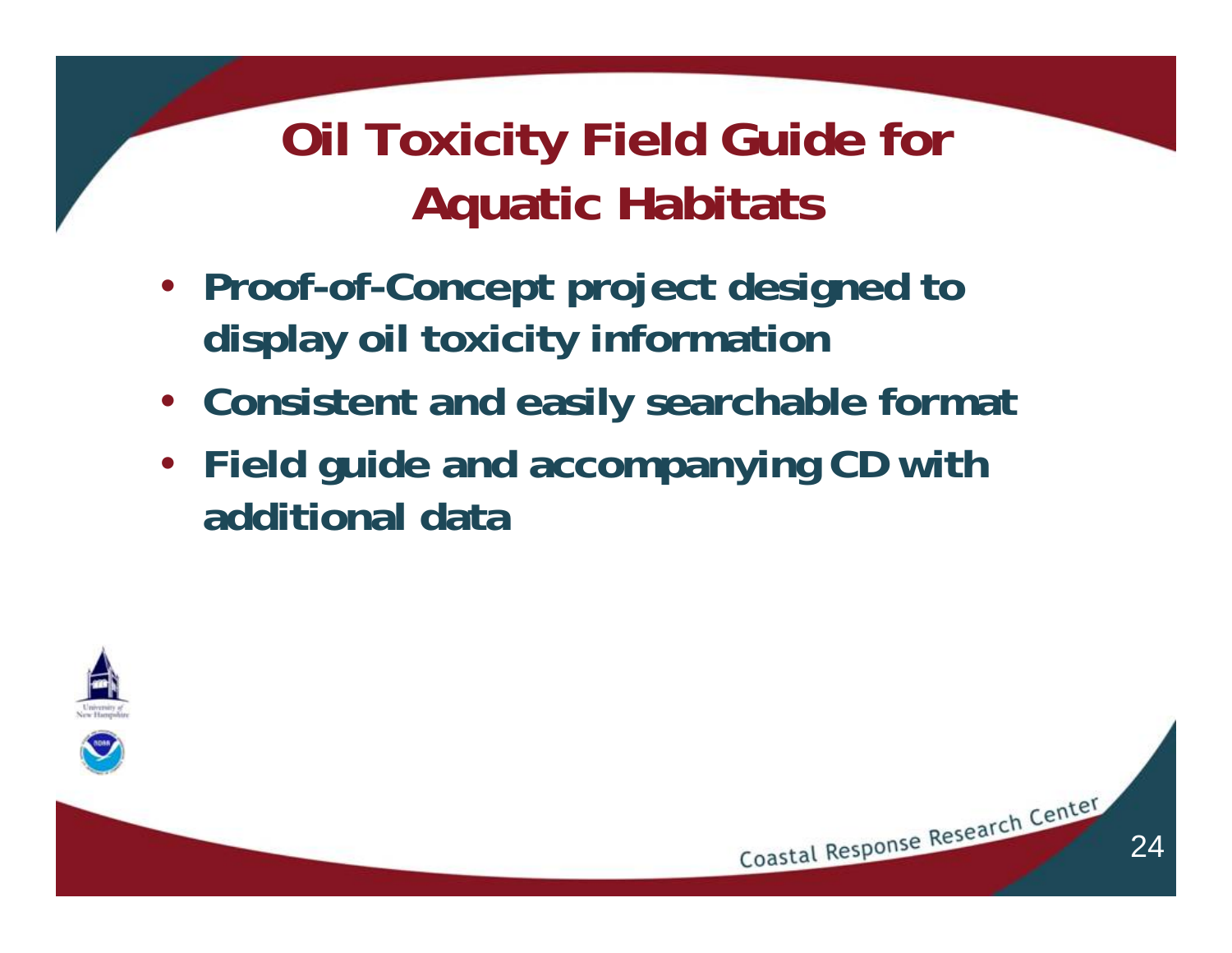## **Functions of Manual**

- **Communication of synthesized toxicity information to stakeholders**
	- **Federal, State, and local responders**
	- **Responsible parties**
- **Training of various personnel about acute effects of oil compounds to aquatic species**
- **Rapid evaluation of toxicity thresholds in freshwater and salt water**

25

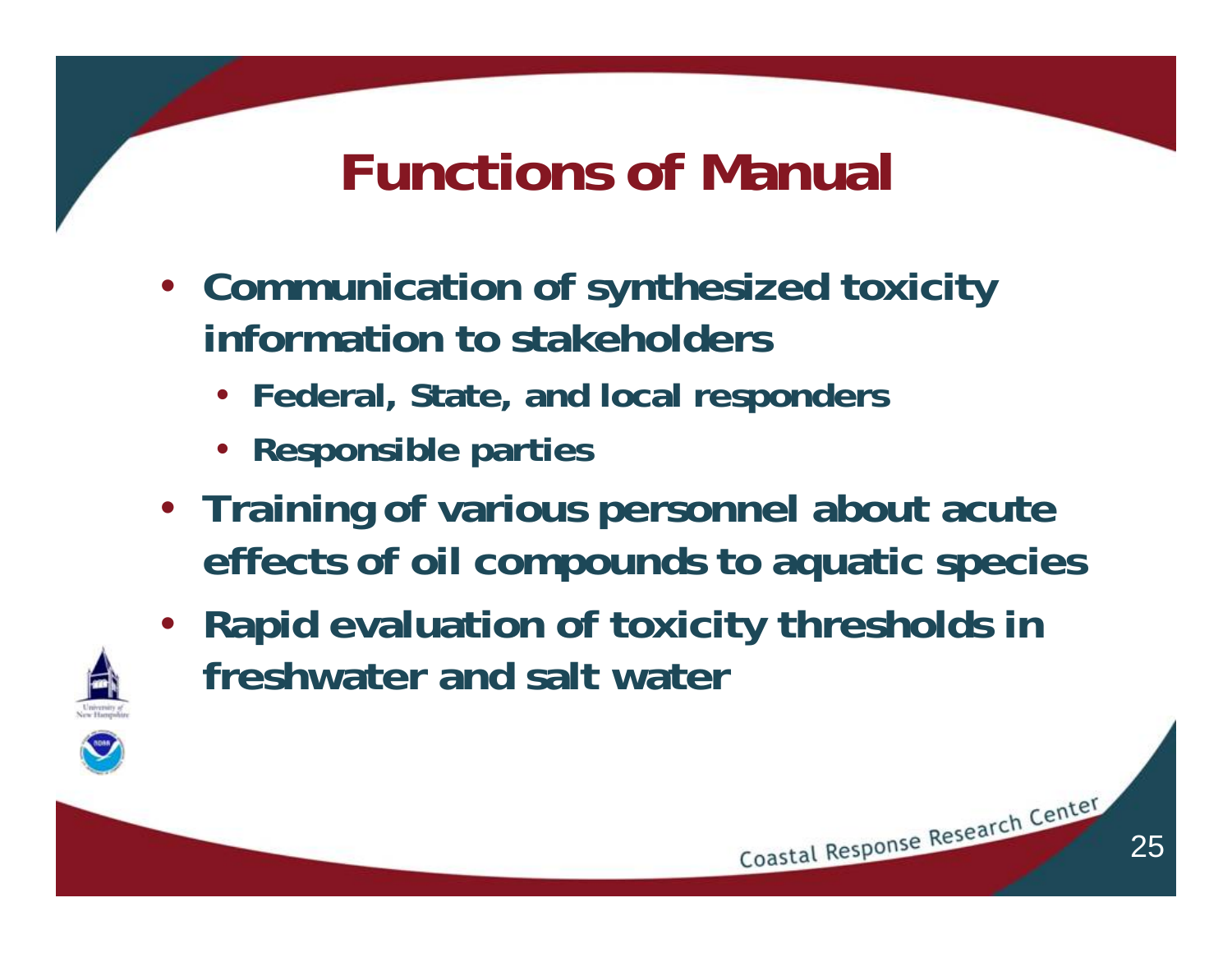## **Example Scenario**

- **Cosco Busan oil spill (Nov. 2007)**
- **58,000 gallons of heavy fuel oil**
- **San Francisco Bay Area**
	- **Dungeness Crab season**
- **Information collected**
	- **Source oil composition**
- **Is there a potential hazard to the crab catch this season?**

*Photo courtesy: NASA*





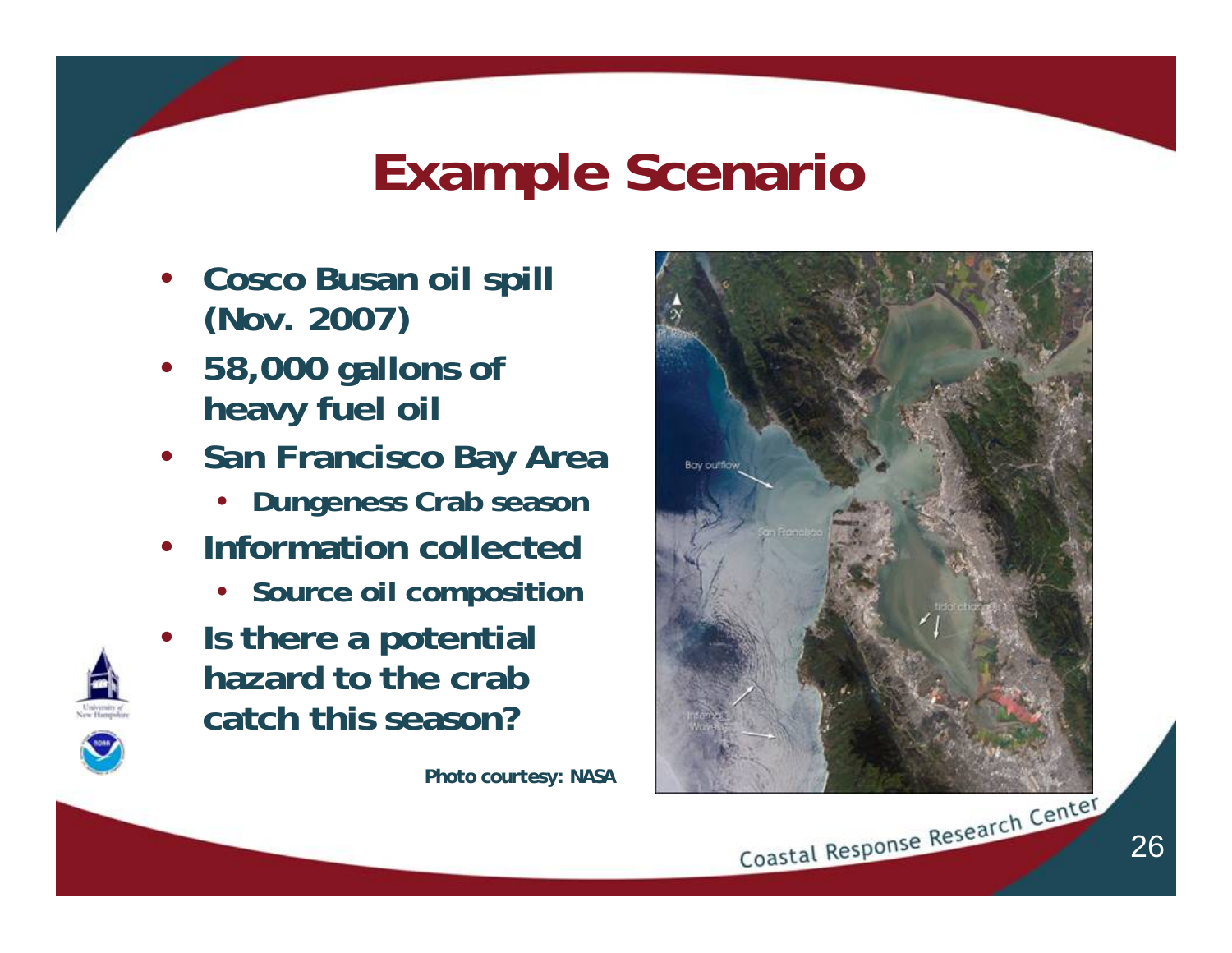# **Testing/Future of Project**

- **Tested successfully at Mississippi River spill in New Orleans last month**
- **Testing will continue through NOAA ORR**
- **Future improvements for guide:**
	- **Oil weathering models**
	- **CD with complete database and copies of source literature**



- **Website**
- **Continuing updates of database for both PAH toxicity levels and source oil compositions**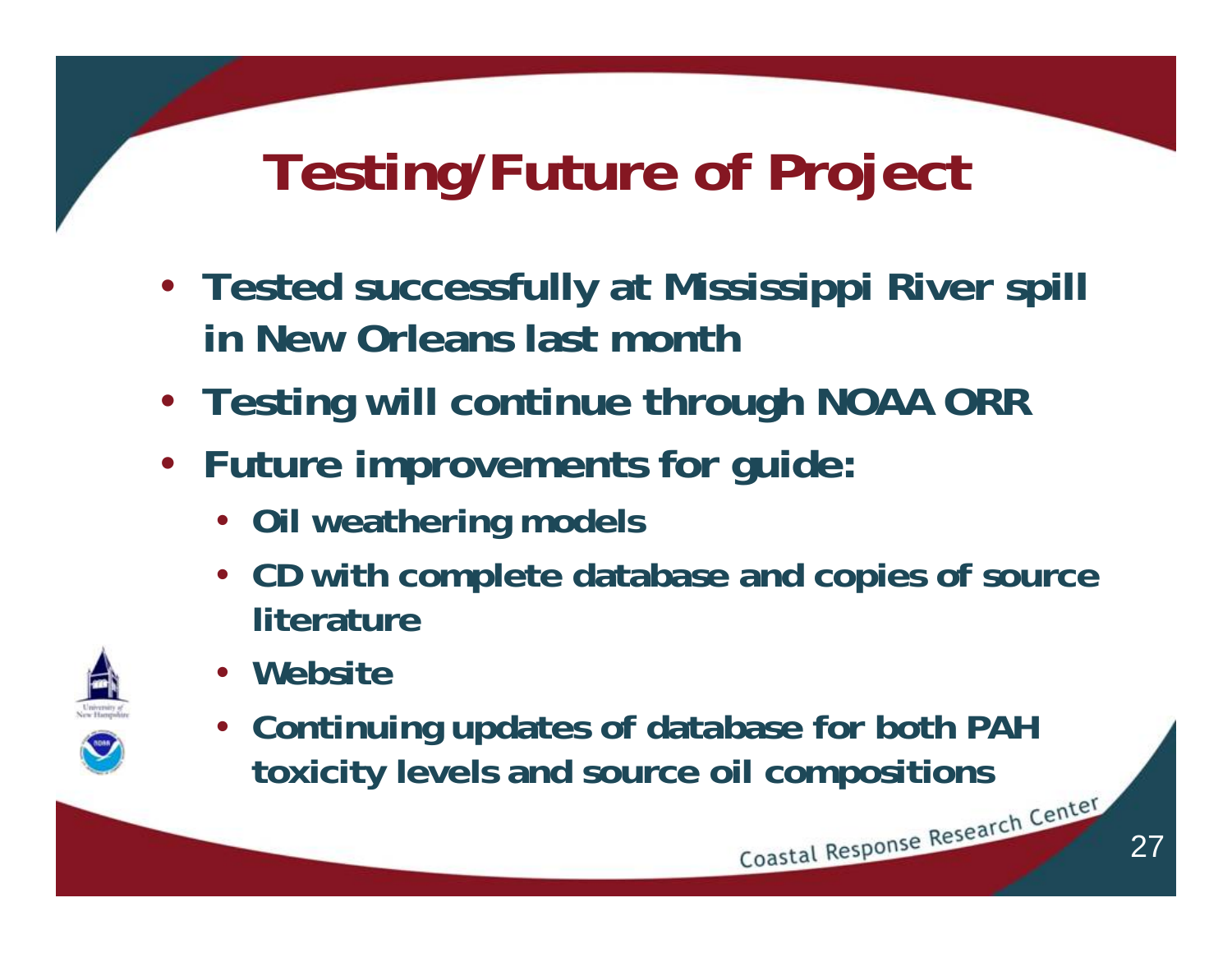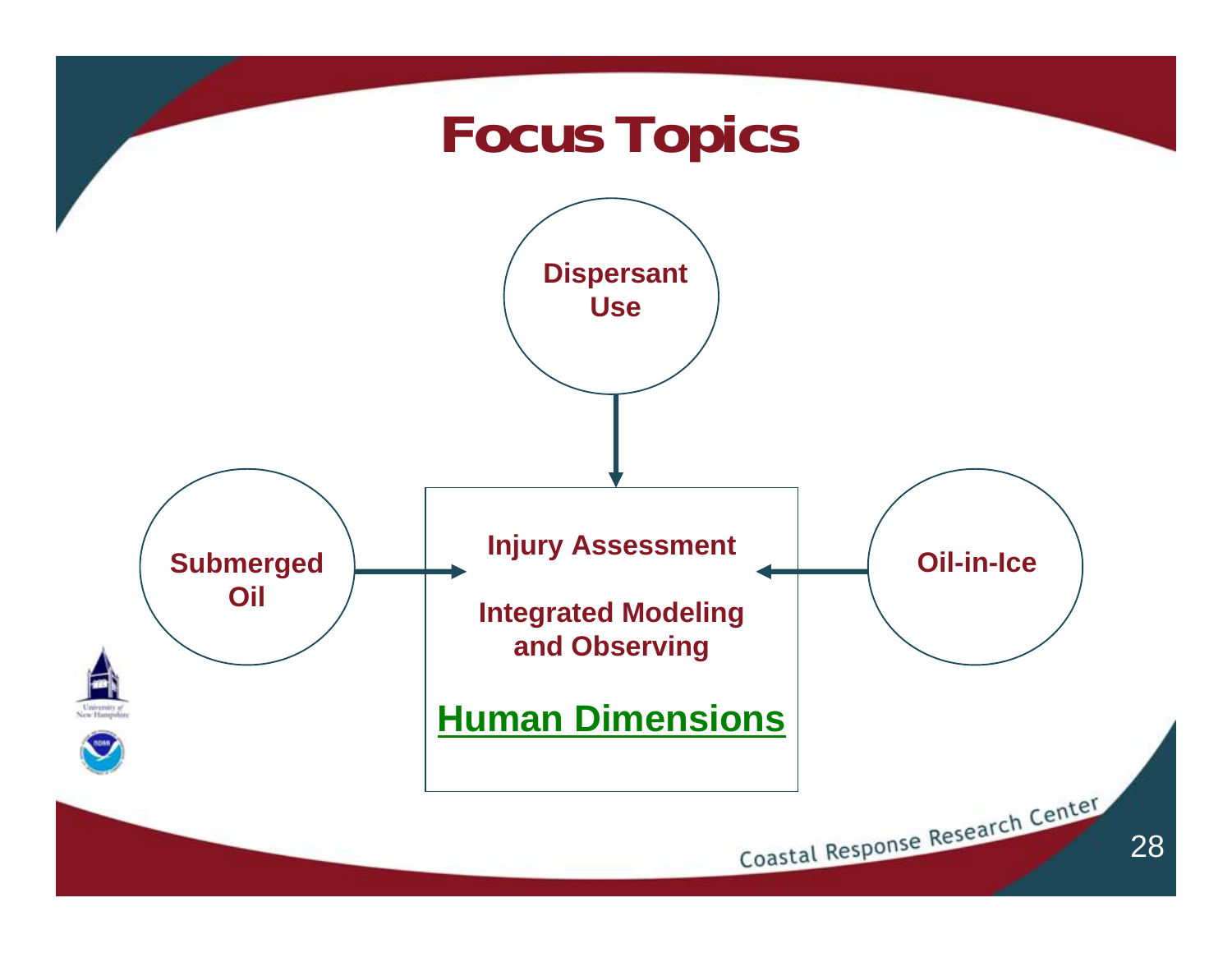## **Problem**

- **Need for greater focus on human dimensions in state and national response process**
- **Projected increase in frequency and severity of oil spills** 
	- **Natural disasters (e.g., hurricanes)**
	- **Subsidence**



• **Aging infrastructure**

29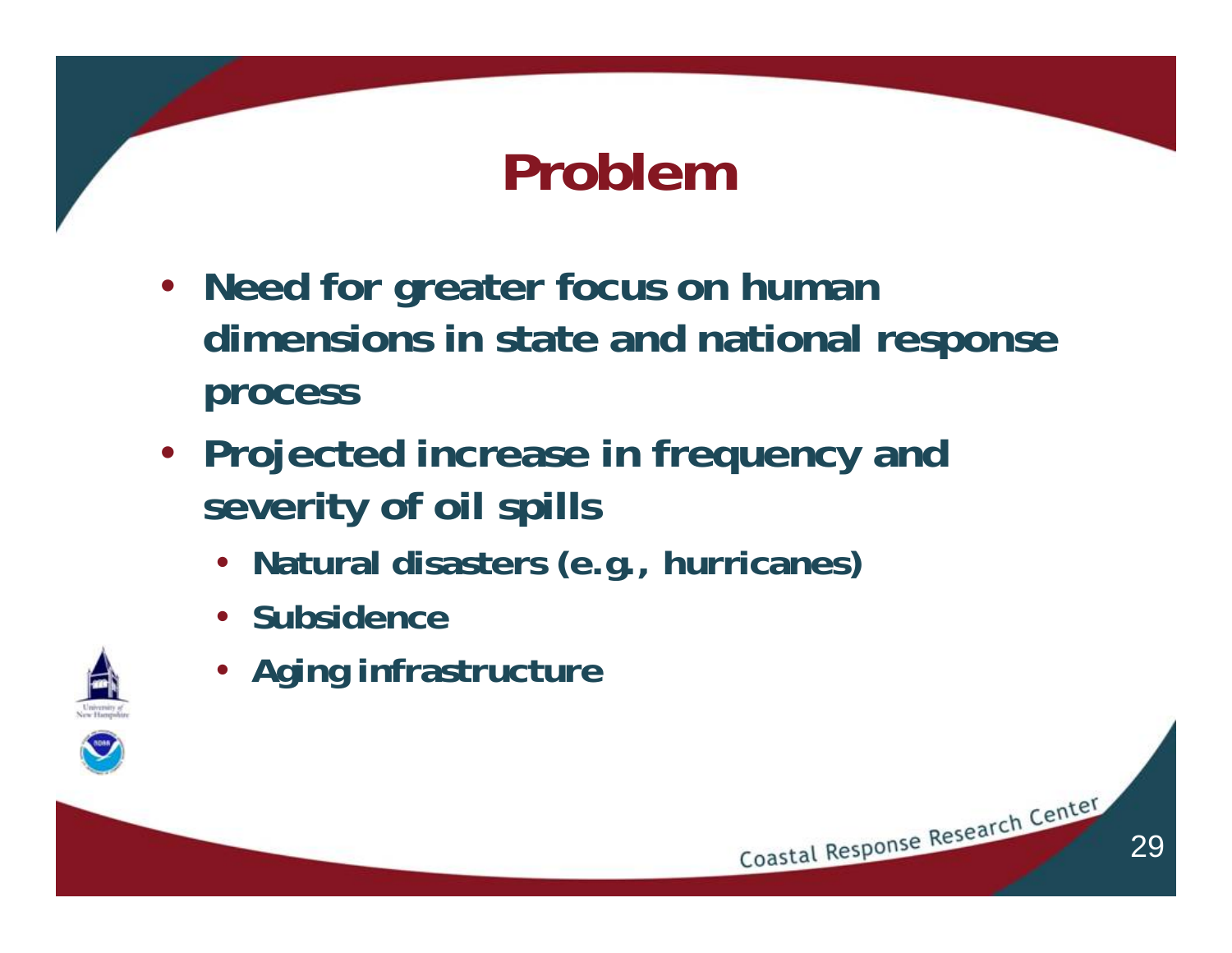## **Proposed Solution**

- **Enhance communications between NOAA OR&R and Sea Grant.** 
	- **Link national, state, and local levels**
	- **Create more unified planning, response and restoration**
- **Sea Grant agents know unique set of potential oil spill stakeholders associated with:**
	- **Natural resources**
	- **Tourism and recreation**
	- **Cultural ties to community**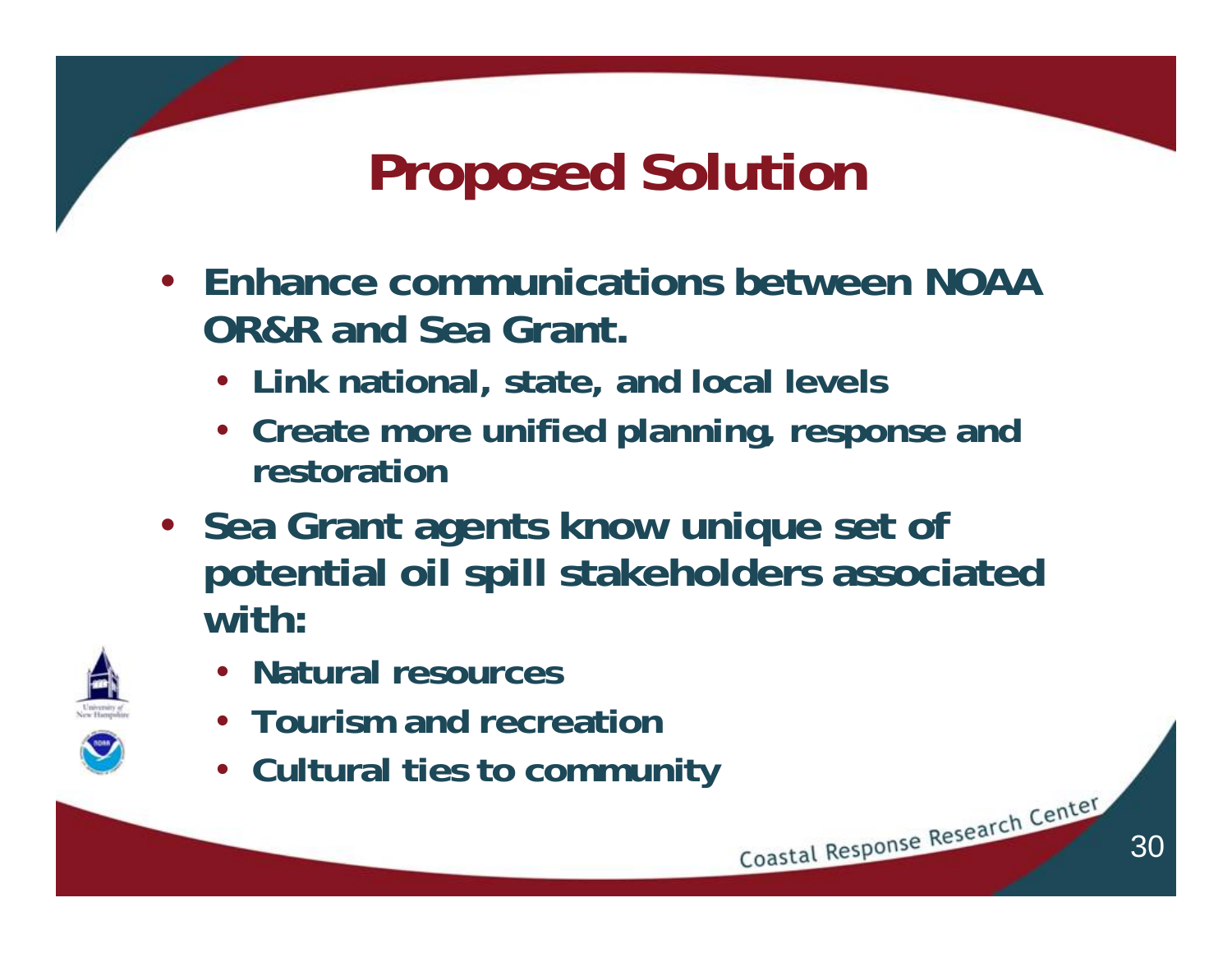#### **Origins of LA Sea Grant/ORR Project**

• **Pilot for nation-wide Sea Grant/ORR activities**





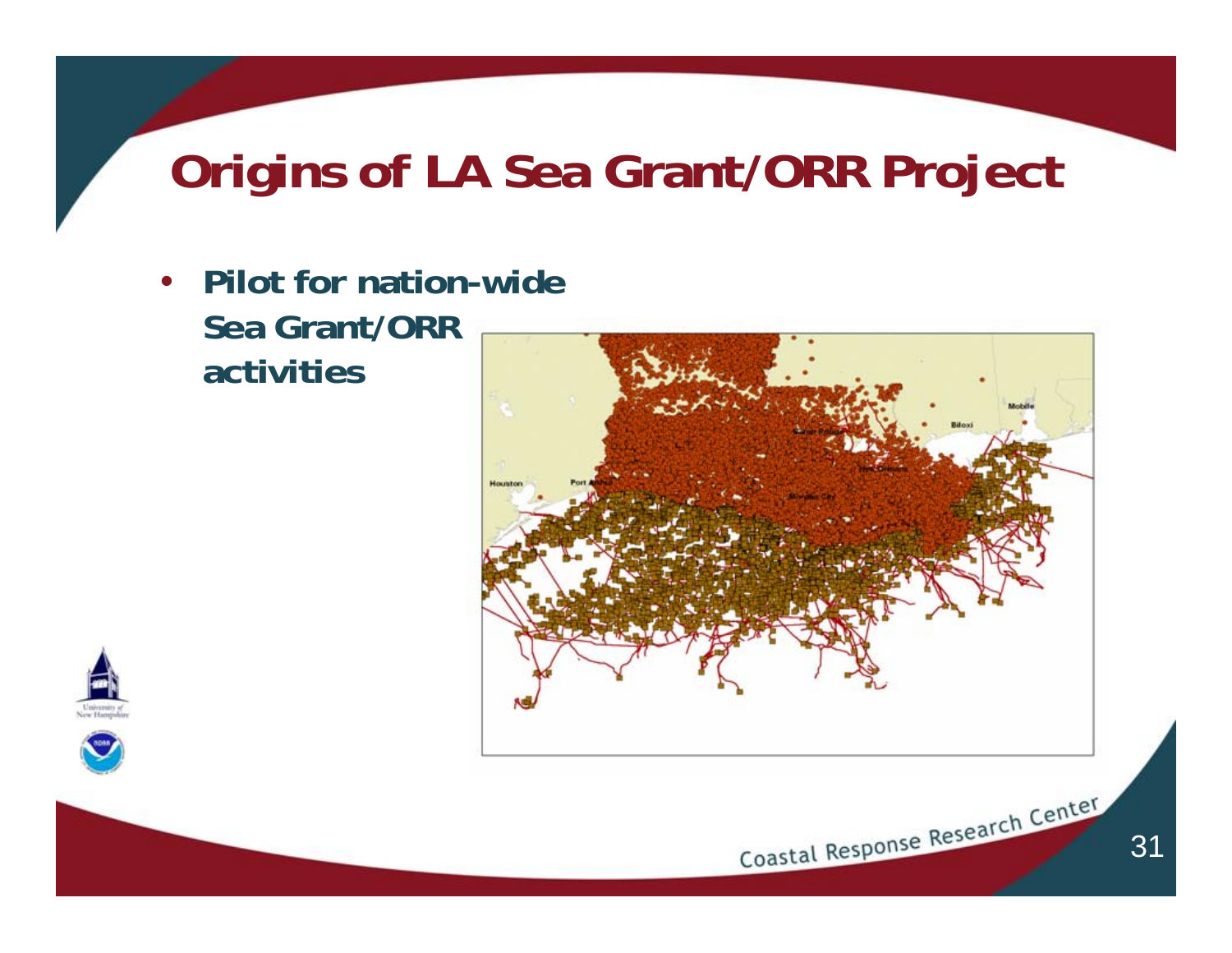## **Spill Protocol**

- **NOAA ORR receives spill notification**
- **ORR personnel email spill information to Sea Grant extension agents (e.g., size, location, time of discharge)**
- **Sea Grant agents decide how to use the information (who to notify)**

32



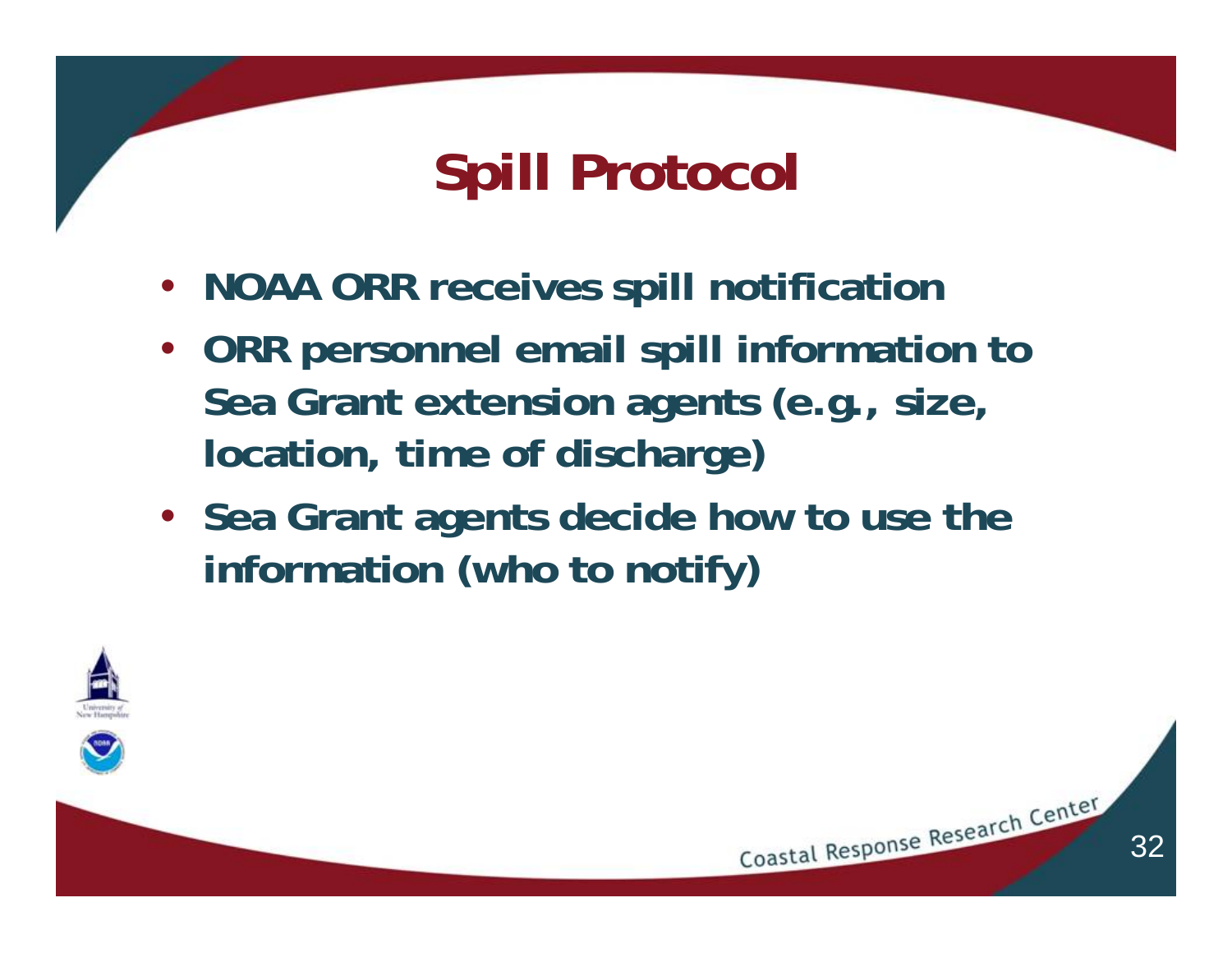## **Applications**

- **2 spills since June meeting**
- **Grand Isle**
	- **Information passed on to Port Commissioners in Grand Isle and Port Fourchon**
- **Mississippi River at New Orleans** 
	- **High media attention**
	- **But low environmental impacts explained and less stakeholder alarm thus far**

33